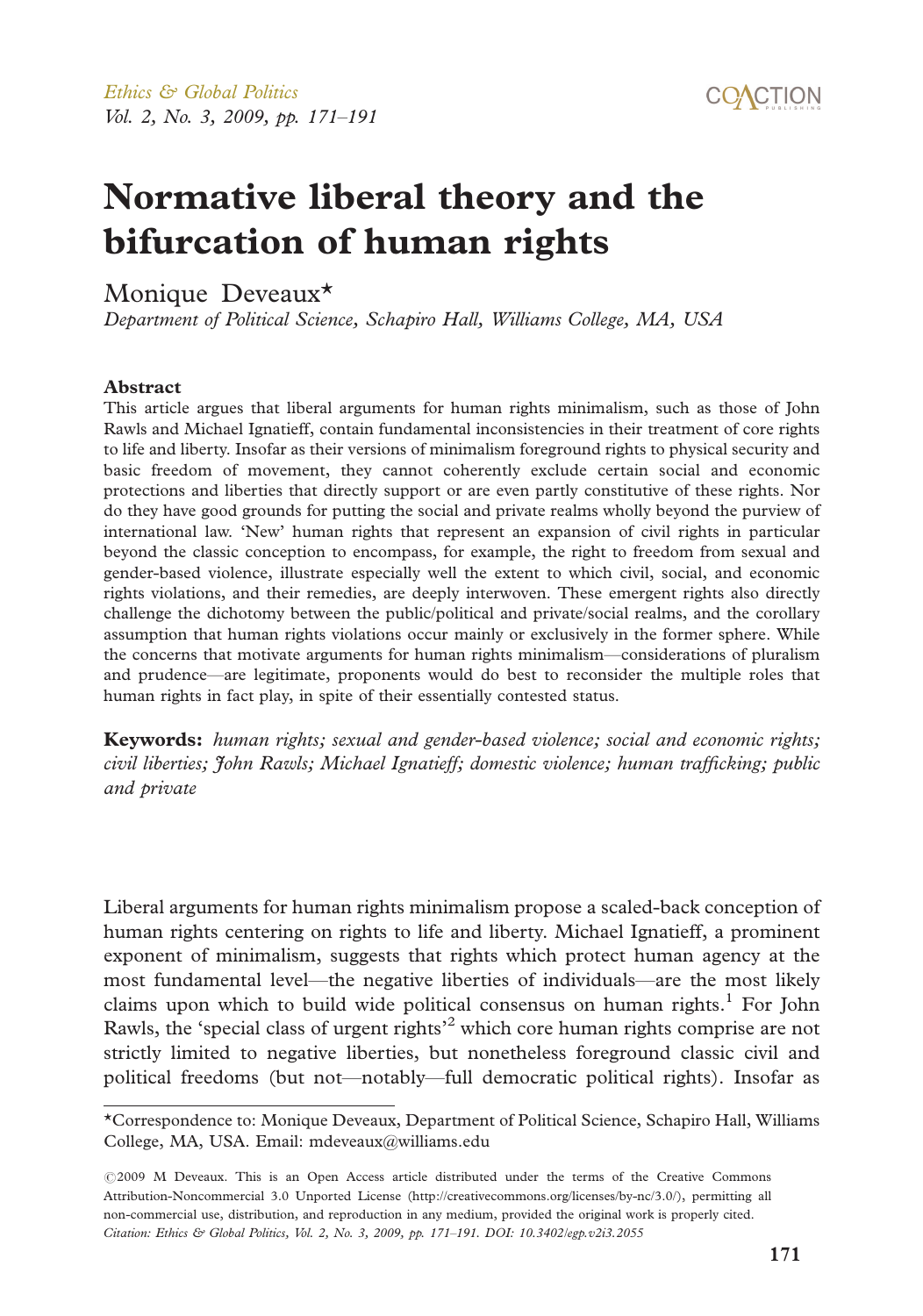these liberal arguments for human rights minimalism endorse a bifurcation of rights, separating putatively core civil and political liberties off from 'second-generation' social, cultural, and economic rights, they diverge sharply from the prevailing view within international human rights law, which treats rights as fundamentally interwoven and indivisible.<sup>3</sup> That these defenses of minimalism have emerged in the wake of greatly increased political attention to social, cultural, and economic rights, as well as efforts by human rights movements to extend civil and political rights to encompass previously overlooked harms, is no coincidence, for they are partly a response to the steady expansion of human rights discourse—or to what Ignatieff has called 'rights inflation.'<sup>4</sup>

Proponents of human rights minimalism appeal alternately to considerations of prudence and respect for pluralism to defend the turn toward a more modest human rights doctrine. They differ in the extent to which they emphasize minimalism in the grounding of human rights ('justificatory minimalism'), or in the content and scope of those rights ('substantive'), as Joshua Cohen has noted.<sup>5</sup> However, arguments for human rights minimalism share in common the supposition that human rights can and should be disaggregated and ranked for particular purposes, pace the orthodox view of human rights law and movements for the past few decades. In what follows, I ask whether minimalist conceptions of human rights—both those grounded in appeals to pluralism (Rawls) and those motivated more by considerations of prudence (Ignatieff)—can succeed in the light of arguments and developments in human rights practice suggesting the fundamental indivisibility of those rights. My discussion is informed by arguments attesting to the linkages between different classes of human rights, such as those by Henry Shue and James Nickel, and shares their rejection of sharp distinctions between negative and positive (human) rights.<sup>6</sup> It is also broadly compatible with capability theorists' insights into the connections between the development of human capabilities and the conditions that sustain them, and the fulfillment of human rights.<sup>7</sup> The aim of this article is considerably more limited, however: I try to show that insofar as arguments for human rights minimalism foreground rights to physical security and basic freedom of movement, they cannot coherently exclude certain social and economic protections, and liberties that directly support or are even partly constitutive of these rights. 'New' human rights that represent an expansion of civil rights (in particular) beyond the classic conception to encompass rights to freedom from sexual and gender-based violence, human trafficking, and against other violations of physical security, illustrate especially well the extent to which civil, social, and economic rights violations—and and their remedies—are deeply interwoven.<sup>8</sup>

Recent critiques of liberal arguments for human rights minimalism by Martha Nussbaum, Joshua Cohen, and Seyla Benhabib have focused on the controversial exclusion of democratic political rights from these conceptions.<sup>9</sup> These criticisms may miss their mark, however, because proponents of minimalism can readily concede that civil and political rights are enhanced by social and economic conditions (and rights), yet still insist that considerations of pluralism and/or pragmatism make expansive human rights doctrines imprudent. This rejoinder is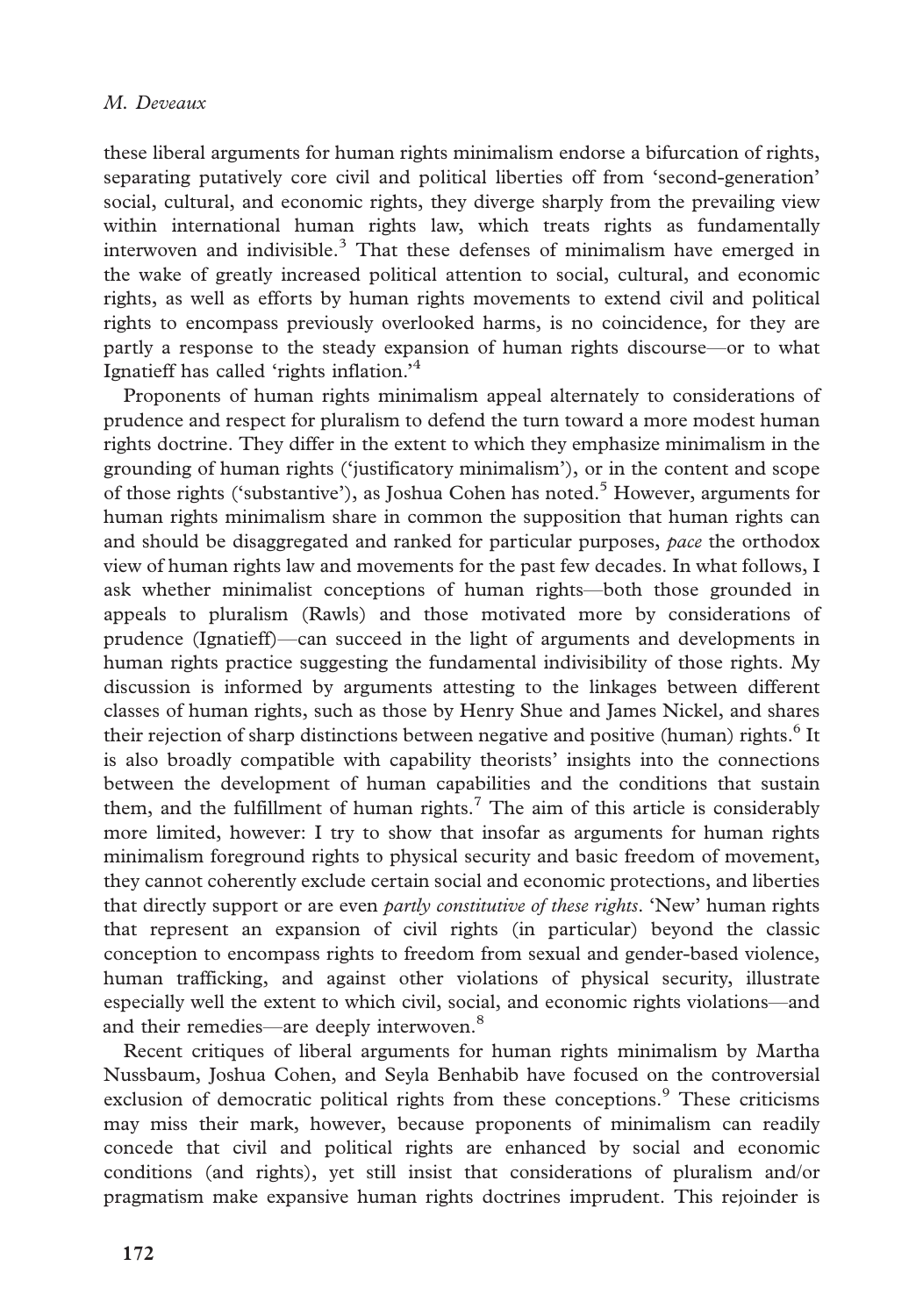much less compelling once we come to see that certain civil and political human rights both depend upon and are partly comprised of social rights and freedoms that support physical security and basic liberty of movement. Thus, I aim to show that human rights minimalism goes wrong on even more preliminary level than that highlighted by recent democratic critics of minimalism.<sup>10</sup> Recent moves within international law to acknowledge serious but previously unrecognized harms to personal security and freedom thus pose a sharp challenge to human rights minimalism, for these violations—such as sexual and gender-based violence\*demonstrate that many civil and political liberties depend crucially on certain social and economic rights and protections, such as equal legal standing and basic rights to work, education, and healthcare. The deeply imbricated character of these rights claims and their remedies thus put into question the conceptual and legal bifurcation of first and second-generation human rights<sup>11</sup>; it also challenges oversharp distinctions between the public and private realms, and the belief that human rights violations occur only in the former. I develop these claims through a discussion of Rawls's and Ignatieff's arguments for human rights minimalism, both of which, I argue, depend upon tendentious assumptions about the causes and remedies of core violations to life and liberty.

# PROBLEMS WITH RAWLS'S HUMAN RIGHTS MINIMALISM

Considerations of pluralism drive Rawls's approach to the problem of which norms and principles of justice should regulate relations between liberal constitutional democracies and non-liberal states. Taking societies or 'peoples' as the ethical unit in matters of international affairs,<sup>12</sup> Rawls asks: 'What can be the basis for a Society of Peoples given the reasonable and expected differences of peoples from one another, with their distinctive institutions and languages, religions and cultures, as well as their different histories, variously situated as they are in different regions and territories of the world and experiencing different events?<sup> $13$ </sup> The response he gives mirrors his reply to the problem of justice at the domestic level: the institutions, laws, and norms that comprise justice in the global sphere must not be predicated upon morally comprehensive, and so controversial, doctrines. Since there exists a 'plurality of conflicting reasonable comprehensive doctrines' both within and between states, norms of global justice must instead be based on a 'public political conception of justice.<sup>'14</sup> When applied to the sphere of international relations, the fact of reasonable pluralism gives rise to a set of guiding principles that he calls the 'Law of Peoples,' which incorporate fewer characteristically liberal norms than does political liberalism, Rawls's domestic theory of justice.

A cornerstone of the Law of Peoples is the principle of respect for human rights, which Rawls understands in the usual sense of normative constraints on the ways in which states can treat their citizens without risking international rebuke and sanction. Membership in what Rawls calls the 'Society of Peoples,' however, implies an agreement only to uphold certain *core* human rights, which he describes as a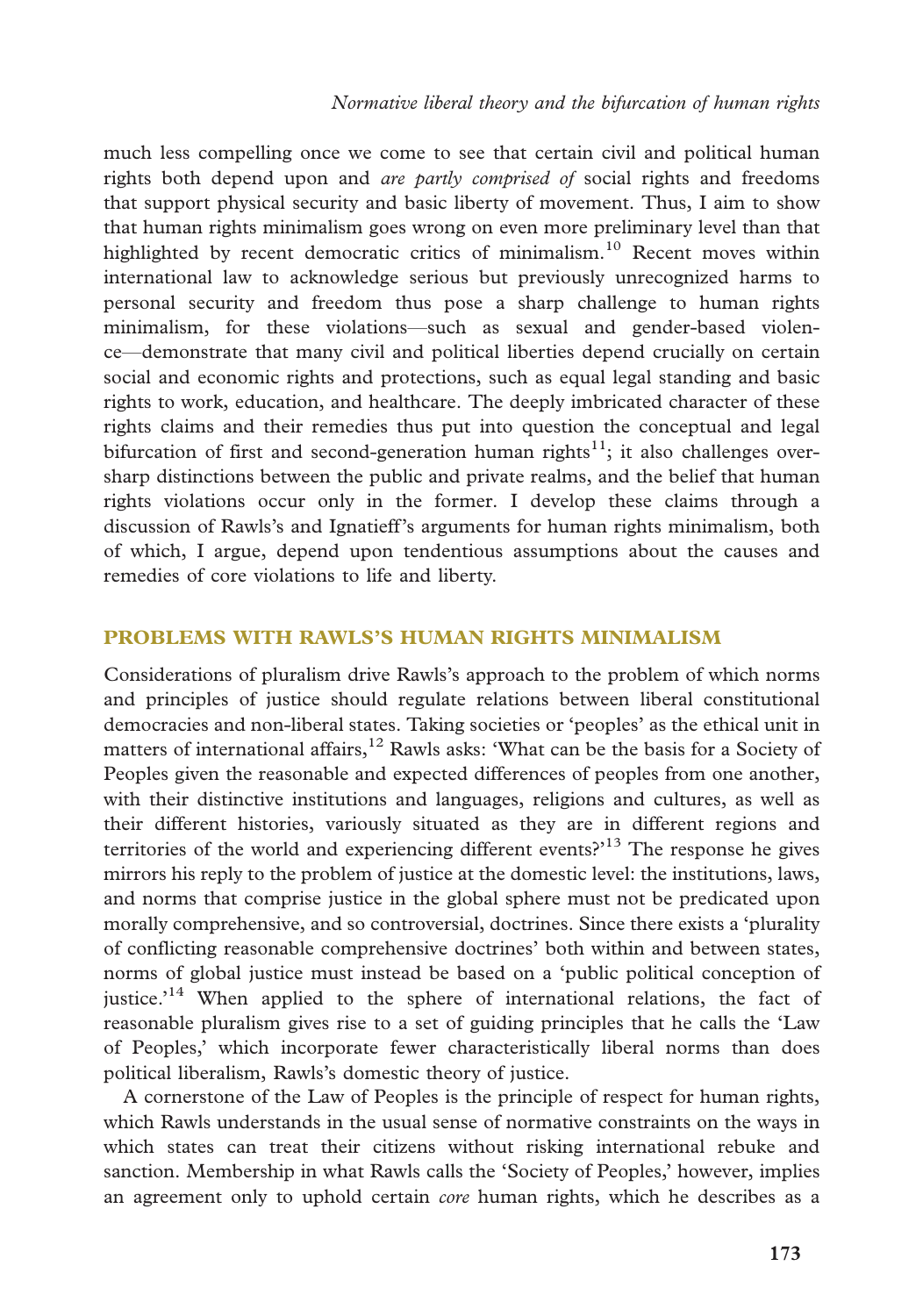'subset of the rights possessed by citizens in a liberal constitutional democratic regime.<sup>15</sup> It is against the background of this idea of reasonable pluralism as applied to the global sphere that Rawls develops a more minimalist and political conception of human rights.16 This conception is crucially shaped by a distinction he draws between well-ordered liberal peoples and decent hierarchal societies. Whereas liberal peoples reside in established constitutional democracies, share certain common sympathies, view themselves as free and equal, and abide by the fullest form of public reason, $17$  non-liberal peoples lack these characteristics but share a common conception of good and organize their societies accordingly. Rawls reasons that liberal societies readily adhere to a set of regulative principles contained in the Law of Peoples, which include such duties as that of non-intervention, respect for human rights, and a 'duty to assist other peoples living under unfavorable conditions.'18 The principles comprised by the Law of Peoples are, in Rawls's view, minimalist enough to appeal not only to liberal peoples but also to well-ordered, hierarchical peoples.<sup>19</sup> These non-liberal peoples may interpret and affirm these principles in ways that are still compatible with the religious character and political structures of their own societies<sup>20</sup>; the Law of Peoples 'asks of other societies only what they can reasonably grant without submitting to a position of inferiority or domination. It is crucial that the Law of Peoples does not require decent societies to abandon or modify their religious institutions and adopt liberal ones.<sup>21</sup> By setting aside morally comprehensive and uniform justifications of human rights and paring down their content, Rawls expects that societies with very different religious and political traditions can affirm these rights. As Kenneth Baynes has recently argued, Rawls's move reflects a turn away from natural rights justifications and 'controversial philosophical, metaphysical, or religious claims' about the basis for human rights, toward a more political grounding for human rights. $^{22}$ 

Rawls therefore develops his minimalist, political conception of human rights in the context of his argument about the norms that both liberal and non-liberal societies could be expected to adopt. Perhaps the key area of difference concerns the status of democratic political rights. Non-liberal peoples differ significantly from liberal peoples in their domestic legal and political norms and structures, Rawls contends; they do not grant citizens full civic equality, but rather are 'associationist' in character.<sup>23</sup> Reasonable pluralism thus demands that the human rights comprised by the Law of Peoples reflect only a subset of the fuller range of rights that citizens of all constitutional democracies, and some communitarian or associationist societies, eniov. $24$  In Rawls's view, this minimal threshold of human rights include:

the right to life (to the means of subsistence and security); to liberty (to freedom from slavery, serfdom, and forced occupation, and to a sufficient measure of liberty of conscience to ensure freedom of religion and thought); to property (personal property); and to formal equality as expressed by the rules of natural justice (that is, that similar cases be treated similarly). Human rights, as thus understood, cannot be rejected as peculiarly liberal or special to the Western tradition. They are not politically parochial.<sup>25</sup>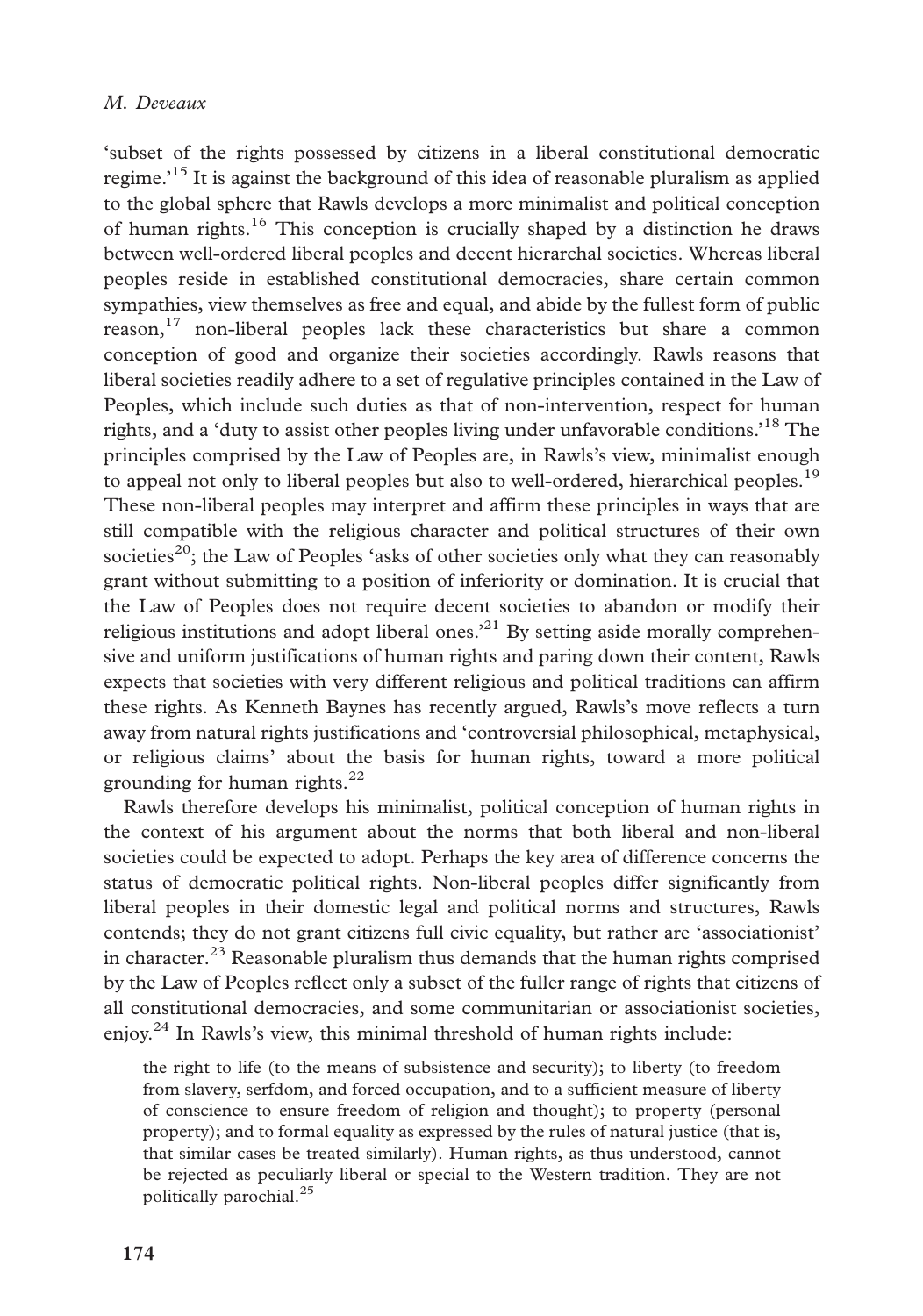A casual appraisal of Rawls's list confirms that it excludes many of the human rights specified in the 1948 Universal Declaration of Human Rights [UDHR], as well as those stipulated by later human rights instruments, such as the International Covenant on Civil and Political Rights (1976), the International Convention on Economic, Social, and Cultural Rights (1966), and the Conventional on the Elimination of All Forms of Discrimination Against Women [CEDAW] (1979). From the point of view of Rawls's critics, it is the absence of individual rights of political participation and representation, and equal basic liberties more generally, that makes his approach so controversial.26 Rather than granting full democratic rights, decent hierarchical societies possess a 'decent consultation hierarchy' which 'allows an opportunity for different voices to be heard,' including its expression as political dissent.<sup>27</sup> This corporatist form of political consultation, in which individuals are generally heard as 'members of associations,' together with a domestic system of law that imposes 'bona fide moral duties and obligations (distinct from human rights) on all persons within the people's territory,<sup>28</sup> stand in for the more extensive civil and political liberties that liberal peoples possess. In Rawls's view, a lack of democratic rights may reasonably reflect a conception of the good common to a given people.<sup>29</sup>

It is indeed troubling that Rawls does not think that a minimal framework of norms governing the international realm must include democratic participation rights. But setting aside the much-discussed and complex problem of whether there is a human right to democracy,<sup>30</sup> I would like to draw attention to the 'urgent rights' of life and liberty that Rawls puts at the very top of his list of rights, and to ask what these might in turn require. Following Shue, Rawls understands the right to life as including rights to 'the means to subsistence and security.<sup>31</sup> This does not amount to an endorsement of an extensive array of social and economic rights per se, of course; but at a minimum, it must include the right to sufficient food to avoid starvation, and the right to protection from physical violence. Shue's discussion of physical security as among the most basic of human requirements helps us to see why this is also a condition for other important rights:

No one can fully enjoy any right that is supposedly protected by society if someone can credibly threaten him or her with murder, rape, beating, etc., when he or she tries to enjoy the alleged right. Such threats to physical security are among the most serious and—in much of the world—most widespread hindrances to the enjoyment of any right. If any right is to be exercised except at great risk, physical security must be protected. In the absence of physical security people are unable to use any other rights that society may be said to be protecting without being liable to encounter many of the worst dangers they would encounter if society were not protecting the rights. A right to full physical security belongs, then, among the basic rights—not because the enjoyment of it would be more satisfying to someone who was also enjoying a full range of other rights, but because its absence would leave available extremely effective means for others, including the government, to interfere with or prevent the actual exercise of any other rights that were supposedly protected.<sup>32</sup>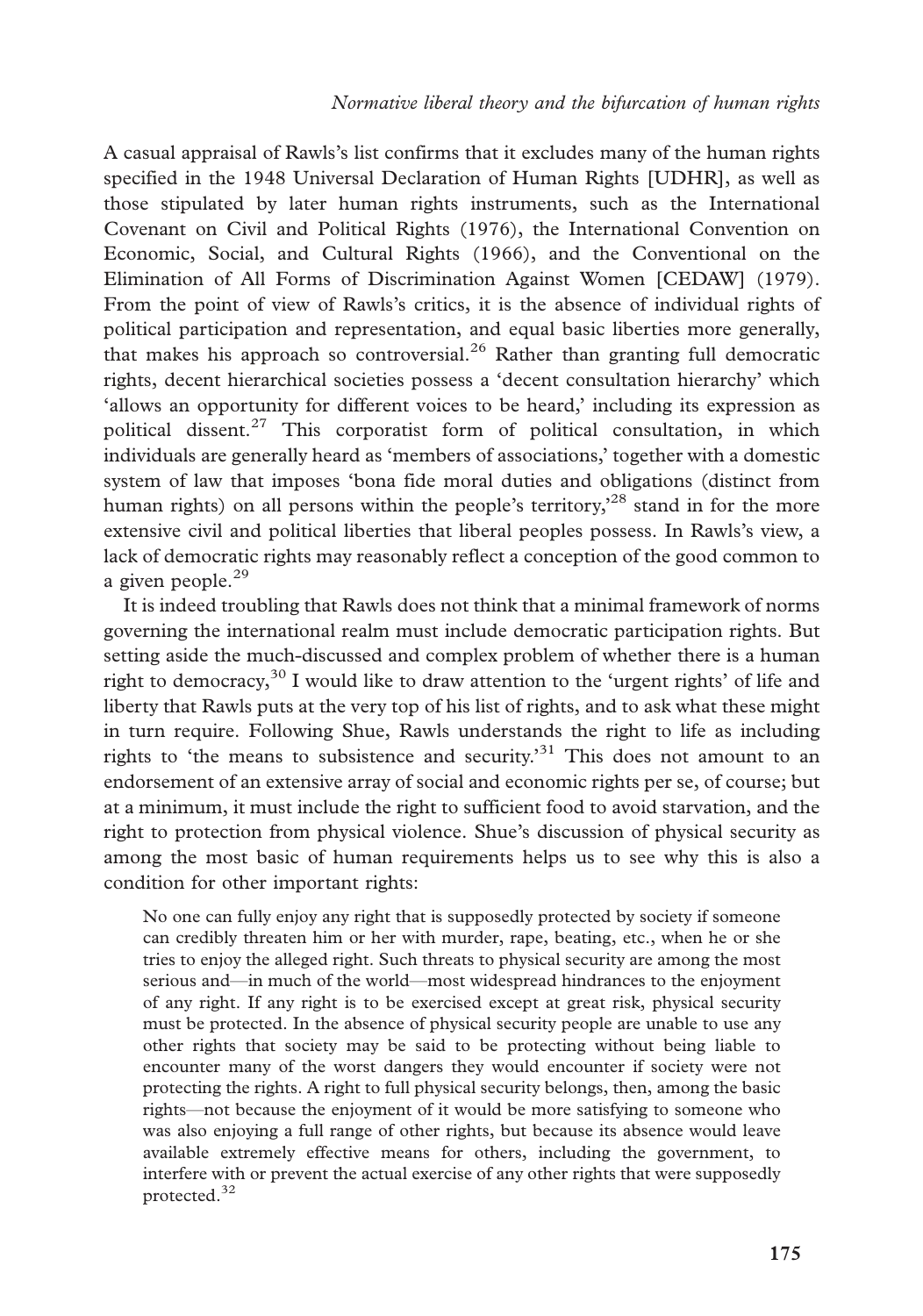Shue's contention that the right to physical security is one of the most basic rights of all and is, along with the right to subsistence (which I shall not take up here), a precondition for the exercise of other rights, is pertinent to an evaluation of Rawls's account of core human rights. If Shue is correct, then physical security, including bodily integrity, must count as a central component of what Rawls means by core human rights to life and liberty.

The right to physical security is increasingly understood to require not only that governments will refrain from abusing their citizens directly, but also that they take steps to protect them against violence suffered at the hands of non-state actors by ensuring that such violence is made punishable, and where possible, prevented. To redress the violence that undercuts the security and bodily integrity of girls and women, for example, will thus require that we look to the structures and practices in social and private life that threaten their security. Where violence is a normalized part of everyday life, government and civil society initiatives to change the surrounding social and cultural practices may also be necessary: campaigns to end child abuse, domestic violence, sexual assault, violence against sexual minorities, and gang violence, typically require more than reform of the penal code. Women's human right to freedom from violence in all its forms is a good example of a right whose realization is said to require a multipronged approach. The 1993 UN Declaration on the Elimination of Violence Against Women assigns responsibility to states for introducing legislation that criminalizes and leads to the prosecution of perpetrators of gender violence, and also for providing assistance to victims of domestic violence, rape, and 'cultural' forms of violence, such as female genital mutilation. In addition to this declaration, there are several other international and regional human rights instruments which target gender-based violence, such as the 1993 Vienna Declaration; the 1995 Beijing Declaration and Platform for Action; the InterAmerican Convention on the Prevention, Punishment, and Eradication of Violence Against Women (1994); the 'Palermo Protocol' to Prevent, Suppress, and Punish Trafficking in Persons, Especially Women and Persons (2001); and the Rome Statute of the International Criminal Court (entered into force in 2002), which recognizes gender violence as a crime under international criminal law. In 2008, the UN Secretary General also launched a campaign ('Unite to End Violence Against Women') which targets the eradication of gender violence by 2015, the Millennium Development Goals deadline.

These various human rights instruments and initiatives affirming women's human right to freedom from violence share the belief that such violence is structural and so cannot be remedied without addressing practices and arrangements in the private and social spheres: in the home, workplace, schools, and the streets. They also reject attempts to place cultural practices that normalize violence against girls and women—such as forced marriage, trafficking in girls and women, widow burning, honor killings, female infanticide, and domestic violence generally—beyond the purview of international human rights instruments. As such, human rights advocacy that targets sexual and gender-based violence stresses the need to introduce national legislation to secure women's social rights, such as rights to health (including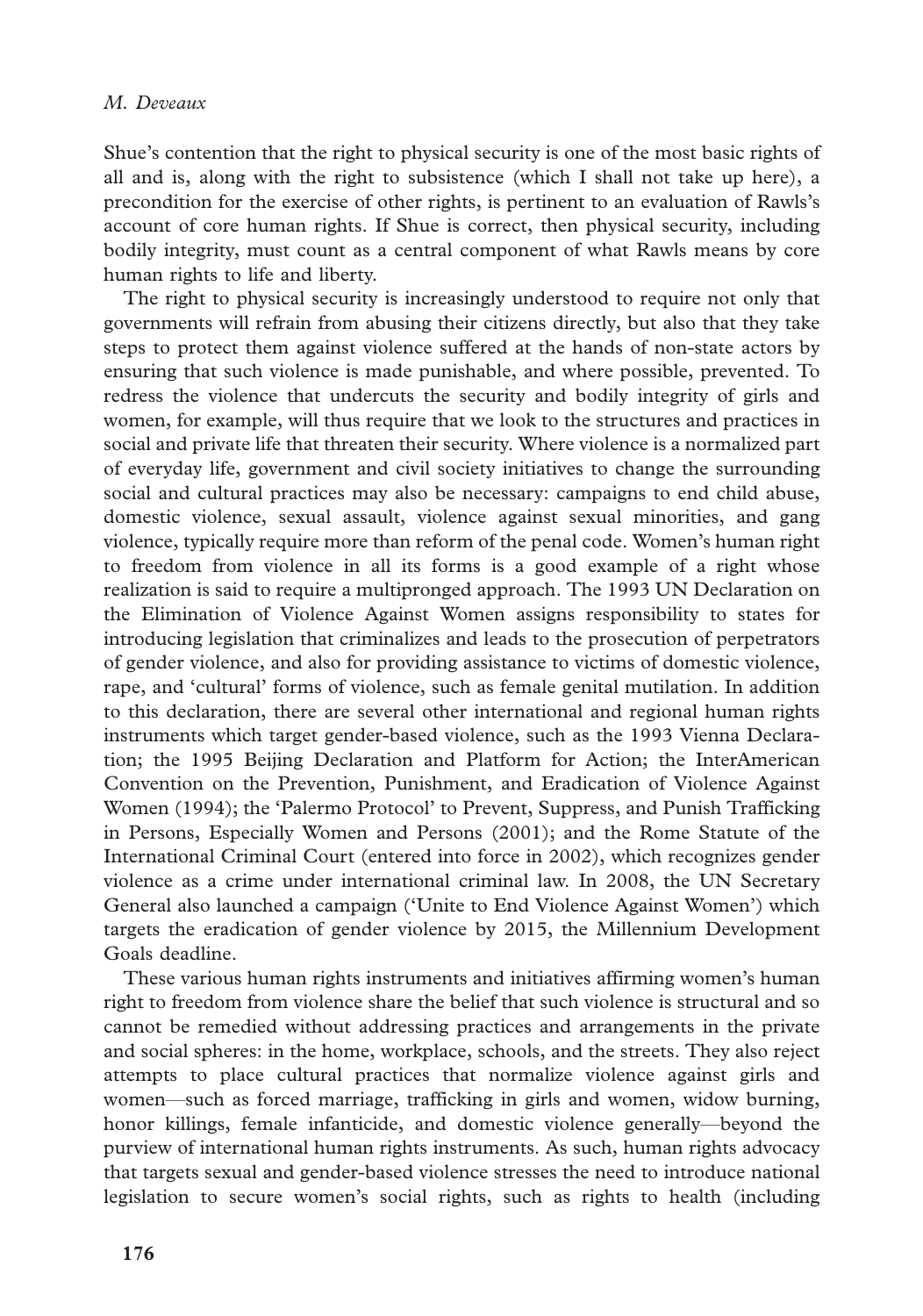reproductive rights), education, and equality in matters of family and personal law. The conviction underlying such policies is the belief that sexual discrimination in these domains leaves women demonstrably more vulnerable to domestic and family violence. Indeed, the CEDAW Committee went still further in its 1992 recommendation that the UN define 'gender-based violence as [itself] a form of discrimination,' holding that 'governments were clearly acting in a discriminatory way in their failure to prosecute and punish sexual and physical assaults against women as energetically as assaults against men.'33

How might we compare this broad approach to conceptualizing violence against women as a human rights violation with Rawls's more minimalist account of the human rights comprised by the Law of Peoples? As we have seen, remedying gender violence will require that Rawls address structures of social subordination and inequality; but more fundamentally, in order even to recognize violence against women as a violation of their human rights to physical security and bodily integrity, Rawls's conception would need to allow that such violations include harms perpetrated by non-state actors in the private and social spheres, including the family. To discount such sexual and gender-based violence as human rights violations would be inconsistent with the importance accorded to physical security by Rawls's conception of core human rights within a society of peoples. But although he does not specifically discount this violation, his belief that decent, non-liberal societies should be permitted to interpret and implement the core human rights as they see fit suggests that he would likely view the issue of violence against women as beyond the proper purview of universal human rights, at least insofar as the Law of Peoples is concerned.

This view would certainly be broadly in keeping with Rawls's belief that social inequalities are not a matter for the Law of Peoples to consider; it is also compatible with his assertion that decent hierarchical societies need not grant their citizens/ subjects full political liberties, so long as they offer opportunities for political voice and even dissent. The associationist form of political consultation that Rawls suggests characterizes such societies points to a laissez-faire view that puts social and cultural arrangements and practices beyond the scope of international human rights law. Hence in Kazanistan, Rawls's fictional example of a non-liberal, hierarchically ordered, yet decent society, the legal inequality of women and religious (or other) minorities through differentiated rights is permissible insofar as these arrangements reflect the society's overall conception of the good: 'A decent hierarchical society's conception of the person. . .does not require acceptance of the liberal idea that persons are citizens first and have equal basic rights as equal citizens. Rather it views persons as responsible and cooperating members of their respective groups.'34 He assures readers that political dissent is permitted; there exist mechanisms to ensure that 'the fundamental interests of all groups are represented and taken into account'; and the rights of religious minorities, while not granted rights equal to those enjoyed by the nation's majority group (Muslims), are nonetheless respected.<sup>35</sup> Clearly the pluralism that the Law of Peoples is chiefly designed to accommodate is that of national religious and political differences in the first instance, with some protections (though not equal rights) for minority religious and cultural subgroups. Should a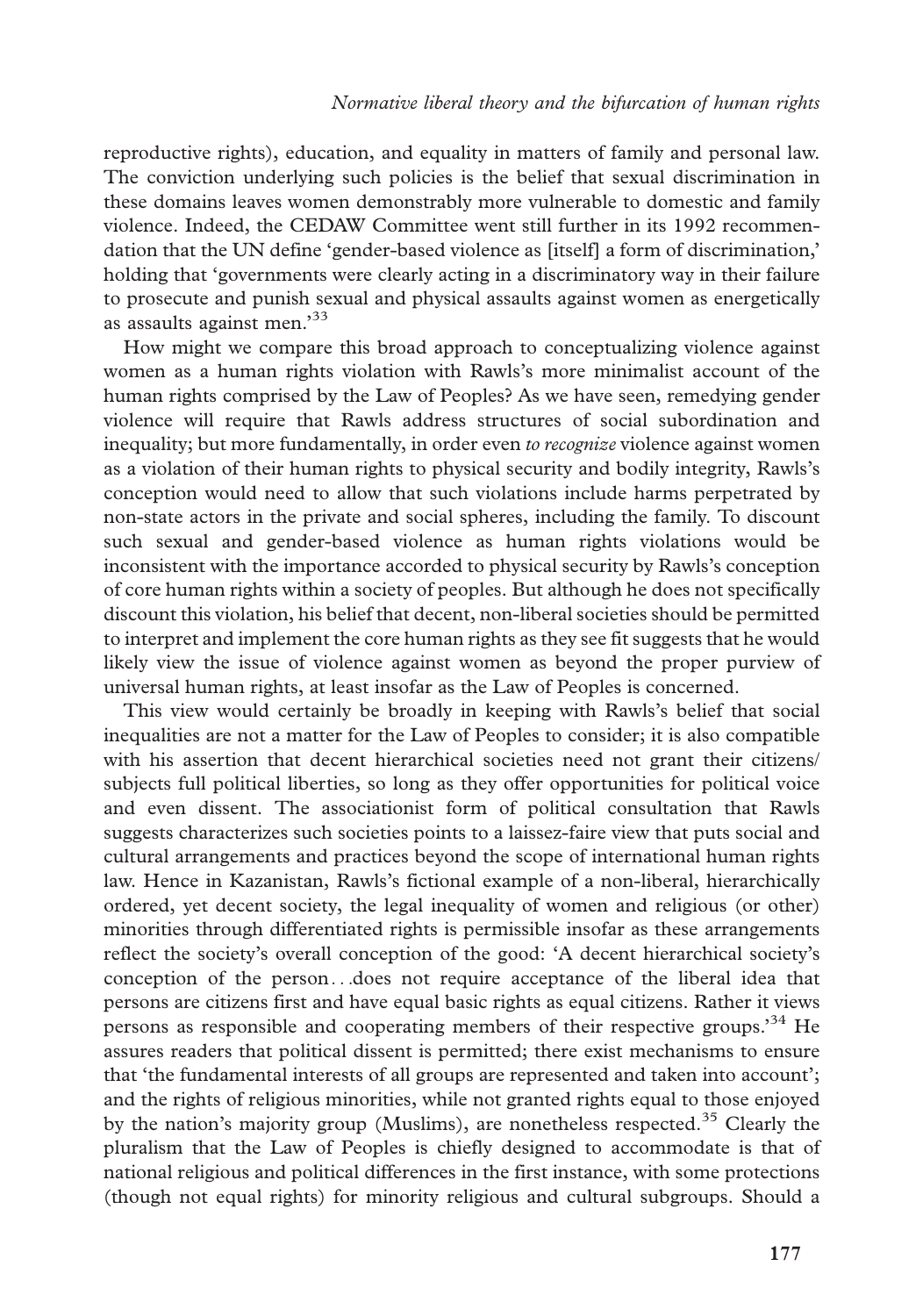society choose to pursue policies of sexual discrimination and inequality, there is no principled objection to be made from within the Law of Peoples. Interestingly, Rawls urges that women's interests be represented within the special consultative hierarchies of non-liberal societies, and even suggests that women should make up a majority of those groups designated to represent their interests.<sup>36</sup> However, his broad endorsement of the right of societies to interpret the principles of the Law of Peoples in ways consistent with their own comprehensive views clearly signals that social and cultural practices and arrangements, including those directly undermine women's human rights, are beyond the scope of core human rights recognized by the Law of Peoples.

While Rawls acknowledges that the lack of equal civil and political rights for some—e.g. religious minorities and women—within non-liberal societies is problematic by the standards of liberal democratic justice, he insists that it is compatible with respect for core human rights within the minimal framework of the Law of Peoples. But here serious challenges to Rawls's position arise, which the example of violence against women helps to illustrate. It is not clear what it is to respect the basic human rights of a woman who is specifically denied even formal civil and political equality in her own society. If rights to life and liberty include basic freedom of movement and the right to physical security, then the denial of core social and economic rights—such as the rights to education and the right to work—in a context in which other citizens have these opportunities will inevitably result in restrictions that impair their core rights, as Rawls understand them. As Martha Nussbaum notes in her critique of The Law of Peoples, unequal rights in matters of personal property, divorce, and child custody, leaves women without much recourse or many exit options, thus compounding their subordination—and I would add, their vulnerability to violence. $37$ 

To illustrate these difficulties, it is helpful to imagine a present-day Kazanistan, such as contemporary Afghanistan arguably represents. An Islamic Republic with a Supreme Court, and bicameral model of political representation and presidential system, Afghanistan also grants all citizens civil and political rights in its 2004 Constitution. However, these rights, as the Constitution and other legislation makes clear, are to be interpreted in such a way as to be fully compatible with the tenets of Islam, paralleling the conditional character of the Law of Peoples. Afghanistan, which is also party to many UN human rights conventions, surprisingly also mandates representation of women in both houses of the National Assembly; a minimum of 64 seats in the lower house, the Wolesi Jirga, must be filled by women (out of a maximum of 250). By all accounts, then, this state would appear to be an ideal example of Rawls's fictional Kazanistan. Yet in March 2009, a new Shia family law was provisionally passed by the National Assembly—albeit by hasty procedures—that would apply to the Shia minority, and which would dramatically increase the restrictions on women's liberty and freedom of movement. Amongst other things, the bill stipulated that women cannot leave home without the permission of their husbands, even to seek or attend work or school, or to see a doctor; cannot refuse their husband's sex, except in cases of illness; and gives sole custody of children over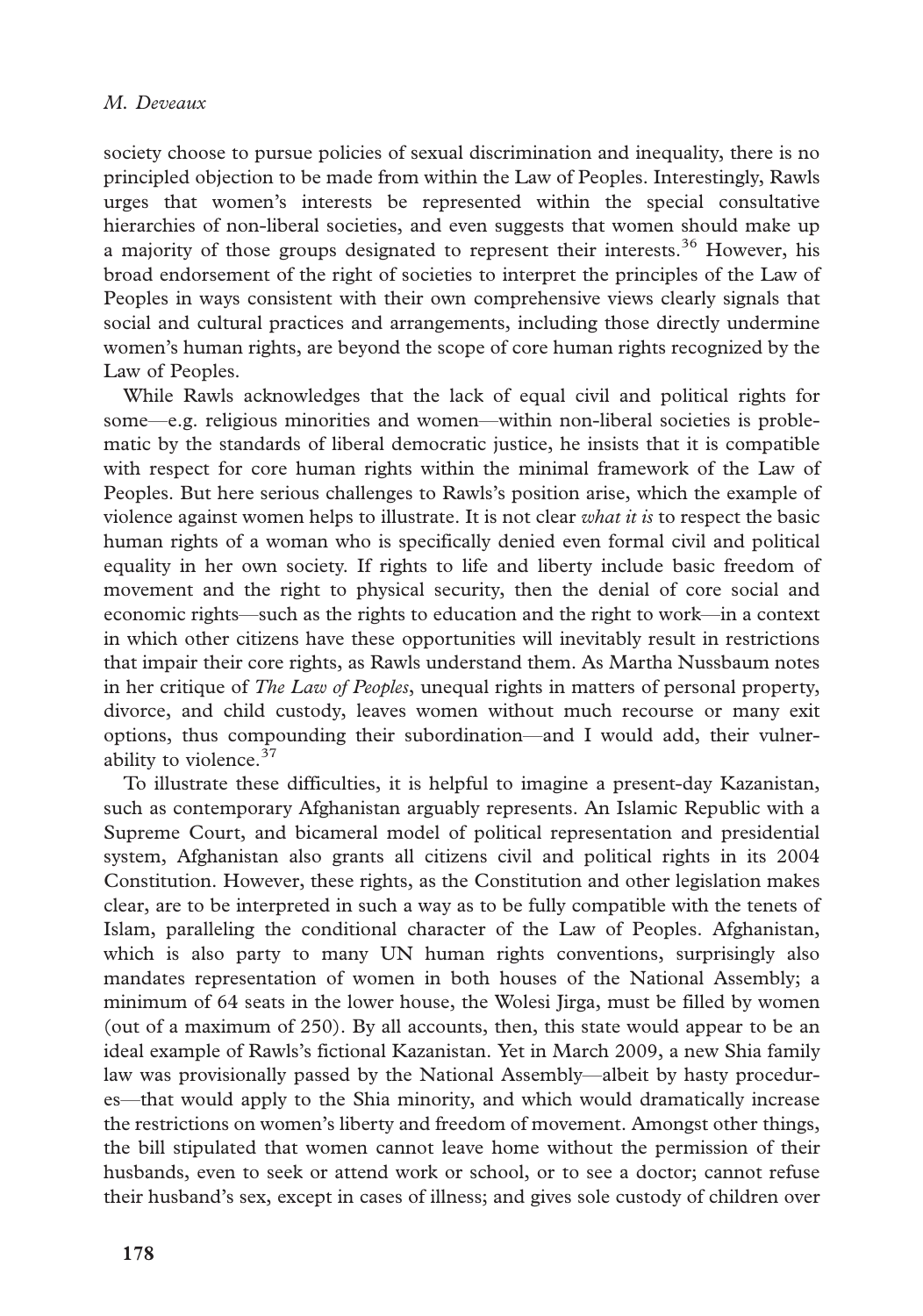a certain age to fathers or male relatives. Following an international outcry, the lower house of parliament later introduced amendments that improved the controversial legislation somewhat, raising the minimum age of marriage for girls from nine to sixteen, for example, and removing clauses allowing temporary marriages (a form of sanctioned prostitution).<sup>38</sup> However, the law still contains numerous constraints on women's personal liberty, and is widely thought to condone rape within marriage. That this law would not only restrict Shia women's liberty but open them up to other harms and violations is beyond question; and yet, until this law drew the condemnation of activists and politicians outside of Afghanistan, president Hamid Karzai viewed the content of the law as perfectly compatible with the Afghan constitution, which nominally respect the human rights of women.<sup>39</sup>

Reflecting on these developments in Afghanistan helps to reveal the fallacy at the heart of Rawls's belief that societies can respect core human rights whilst denying social rights and civil liberties to some citizens. The gendered structural inequalities that characterize Afghan society are not ones that Rawls's conception of human rights can address, and yet, these have far-reaching implications for the securing of women's rights to life and liberty. Women's lack of equal rights within family and personal law, rights to hold and inherit property, rights to negotiate and refuse marriages, initiate divorce, and to basic education, employment, and healthcare, shape—and are partly constitutive of—their civil liberties and freedom of movement. Systematic inequalities in these areas of social and economic life also dramatically increase women's vulnerability to domestic violence and various forms of exploitation, such as human trafficking.<sup>40</sup> Yet because Rawls's view rejects social, cultural, and (for the most part) economic human rights $41$  as too controversial to serve as norms governing relations between liberal and non-liberal societies, there can be no principled reason to protest restrictions on girls' and women's right to education, or their freedom to seek education, work, or healthcare outside the home. These conclusions reveal a problematic discrepancy between Rawls' insistence that the institutions of the basic structure of society should be just in the case of domestic liberal societies, yet such standards need not be applied in the international case. $42$ Rawls's inconsistency, as Nussbaum has argued, also entails moral arbitrariness insofar as persons of similar cultures, religions, and traditions living within societies with liberal institutional structures deserve, on Rawls's view, to have full protection of their human rights—including sexual equality—whereas those living just over the border may have many fewer rights, yet without running afoul of Rawlsian international justice.<sup>43</sup>

Rawls apparently trusts that the minimal political rights stipulated by the Law of Peoples will in part serve as a safeguard against egregious human rights violations, since citizens will voice their opposition to unjust actions and legislation. But as we have seen, democratic rights of individual political representation are not among the special class of human rights specified by the Law of Peoples.<sup>44</sup> While Stephen Macedo has argued that collectively self-governing societies within the Society of Peoples have considerably more political rights than critics have alleged, $4<sup>5</sup>$  it seems doubtful that genuine consultation with marginalized persons can be secured in the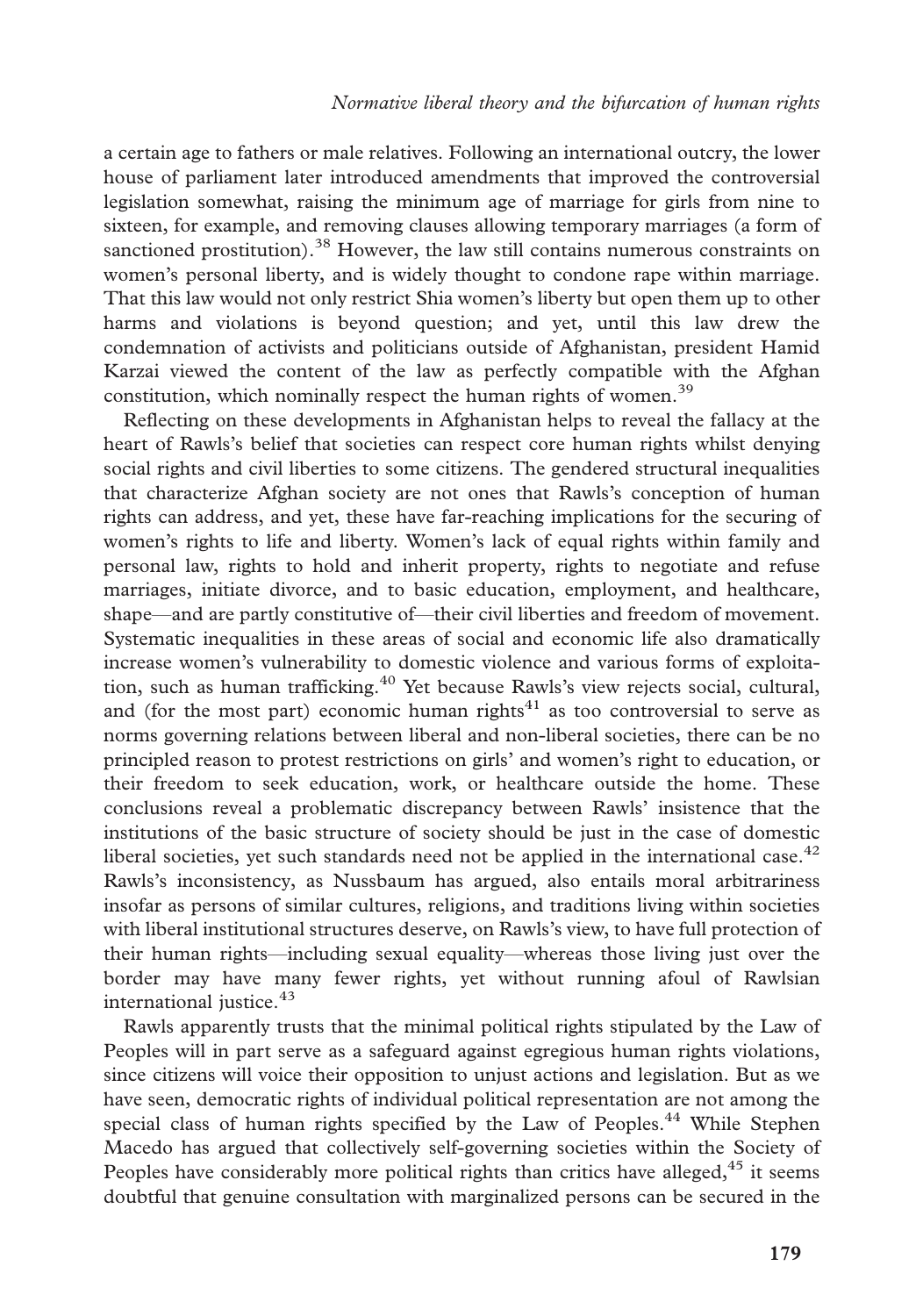absence of *individual* political rights, where such individuals collectively lack or have structurally unequal social and economic rights. In societies where women, sexual minorities (e.g. gays and lesbians; or the hijra in India) or a particular ethnic, caste (e.g. the Dalits), or religious group are specifically denied the rights to education, to healthcare, or to seek paid work, this cannot help but affect their bargaining power vis a` vis processes of political representation and voice. As the example of the introduction of a regressive Shia family law in Afghanistan illustrates, rule by a dominant religious community, supplemented by political consultation with the leaders of minority religious and ethnic groups, makes it much easier to violate the rights of some, and to ignore their pleas for redress.<sup>46</sup>

As proponents of social and economic rights, capability theorists, and women's human rights advocates have argued, the conditions for even minimal political agency are rooted in the social and to some extent economic arrangements that in turn foster and support the capacities and opportunities for such activity. This is not to say that full social and economic equality is required for the exercise of political agency; but in a context in which social and economic opportunities are non-existent or else greatly restricted for some citizens, and in which certain civil liberties are dramatically curtailed (e.g. the freedom to leave the home without the permission of one's husband), deep inequalities in social power and access to political channels will make it difficult if not impossible for marginalized persons to express their demands and interests. Thus, the problem is not merely that Rawls's theory does not require that decent hierarchical societies recognize their citizens' democratic political rights. Rather, it is that in the absence of equal basic social and economic freedoms and rights, the more minimal rights of political voice and consultation that the Law of Peoples does stipulate are undermined (for some). Even the right of political dissent which decent hierarchical societies are expected to respect is jeopardized where some citizens are systematically denied basic social and economic opportunities. As Onora O'Neill argues:

Dissent becomes harder when capacities to act are less developed and more vulnerable, and when opportunities for independent action are restricted. Capacities to act are constrained both by lack of knowledge and abilities and by commitments to others. Institutional arrangements can disable agency both by limiting capacities to reason and act independently and by raising the demands to meet the needs and satisfy the desires of others.<sup>47</sup>

If this analysis is correct, it suggests that Rawls needs to include certain key social and economic human rights within the framework of the Law of Peoples, because of the critical role these play allowing citizens to take up their civil and political rights, including rights to life, liberty and physical security. Rawls' fatalism about the permissibility of decent hierarchical societies to impose legal and social inequality under the guise of cultural or religious law would, in other words, undercut many of the core human rights of at least some of their citizens. To return to the example of Afghanistan, limits to women's access to education and economic independence, as well as restrictions on their ability to participate in many aspects of public life, made it rather easy to overlook their views on the matter of a new Shia family code. That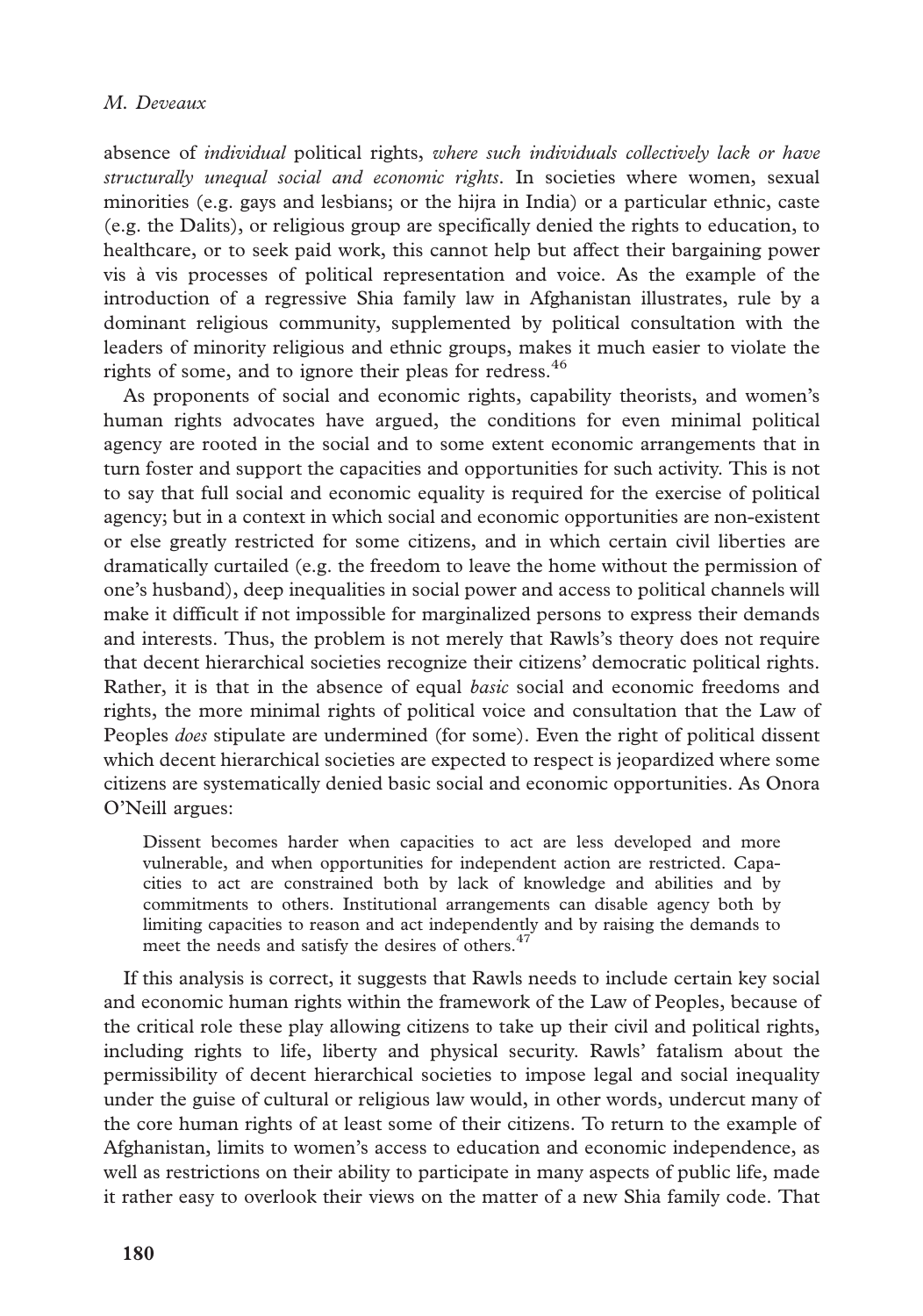the provisions of this family law would have introduced even more extensive restrictions on women's social rights and civil liberties, as well as lowering the legal age of marriage for girls to nine and effectively legalizing rape within marriage, cannot help but further undermine their existing constitutional rights. The concrete power asymmetries and increased vulnerability to coercion and violence that follow from this deeply unequal scheme of rights and protections leads inexorably to the conclusion that Afghan women's basic rights to physical security and liberty are not in fact secure.

As this example also shows, Rawls's bifurcation of social and private spheres from the public, political realm, and his location of human rights within the latter, is partly what allows him to imagine that a society in which citizens have formally unequal social rights, and asymmetrical civil liberties, can nonetheless be said to respect core human rights. Rawls's implicit dependence on the dichotomy between public and private realms prevents him from seeing how these inequalities directly undermine many of the human rights that the Law of Peoples does insist upon, such as the right to life (and physical security). But more profoundly, it prevents him from even recognizing certain harms as human rights violations, such as the many forms of violence to which women and certain religious, ethnic, and sexual minorities are subject, and which are increasingly acknowledge as violations by the human rights community. Where such practices are essentially condoned by religious law—which Rawls views as beyond the purview of norms of international justice—there are simply no mechanisms for ensuring that the voices of insiders (and victims) who oppose such practices are heeded. Thus, while Rawls's approach to questions of international justice appears to be the logical extension of notions of toleration and reasonable pluralism to the international level, $48$  in the end it cannot safeguard the putatively core human rights that it does affirm, namely, those to life and liberty.

# IGNATIEFF: HUMAN RIGHTS AS NEGATIVE LIBERTY RIGHTS

The impulse to limit human rights to a core subset, and to set aside contested and ostensibly less critical social, cultural, and economic human rights, finds full expression in Ignatieff's work. His insistence on the bifurcation of human rights, I shall argue, similarly leaves civil and political rights on a very shaky footing, and also causes him to discount harms that do not correspond to classic definitions of liberty violations. Like Rawls, Ignatieff proposes that we try to secure consensus on a core set of human rights that relate to the most fundamental human freedoms; thus, he proposes that defenders of human rights appeal to 'what such rights actually do for human beings,<sup>49</sup> which is to protect their agency. In so doing, Ignatieff, like Rawls, hopes to sidestep controversial justifications for human rights that appeal to metaphysical concepts or even to what good human lives consists in. $50$  To treat human rights as a 'secular religion' resting on controversial notions of human 'dignity, worth, and human sacredness' is seriously misguided, for it is 'likely to fragment commitment to the practical responsibilities entailed by human rights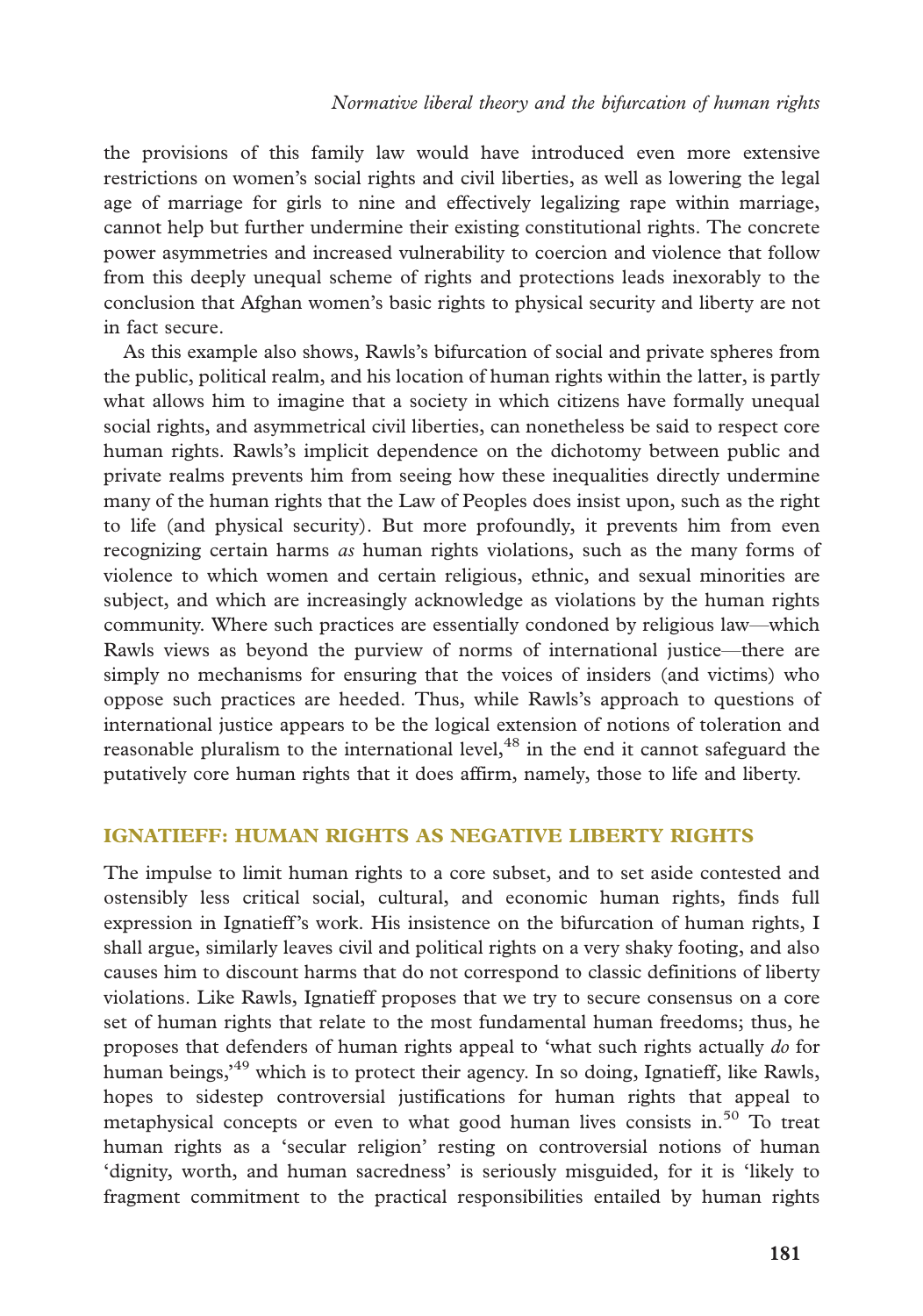instead of strengthening them.'<sup>51</sup> Ignatieff characterizes his justification for human rights as prudential and historical, but also political in the sense that it fully recognizes the conflictual character of rights along numerous dimensions: between 'a rights holder and a rights "withholder"<sup>52</sup>; between individuals and groups; and between competing rights or goods and claims. Adjudicating and implementing human rights will thus require 'intensely difficult trade-offs and [political] compromises.'53

Unlike Rawls, who views human rights minimalism as in part a way of respecting the autonomy of traditional societies, Ignatieff insists there is no getting around the moral individualism at the heart of human rights doctrine: human rights apply emphatically to individuals, and supply 'a defense of their autonomy against the oppression of religion, state, family, and group.'54 Yet, because rights claims remain 'inescapably political'<sup>55</sup> and can only work by building consensus on the norms they express, we must proceed cautiously: human rights are at their most tendentious when stretched beyond the purview of the right and into the realm of the *good*. Since this latter realm is more readily aligned with the language of positive rights, Ignatieff thinks that we need to steer clear of this terrain and limit ourselves instead to building consensus on agency rights or negative liberties,<sup>56</sup> especially classic, first-generation civil, and political rights.<sup>57</sup> Yet like Rawls, he excludes more extensive political rights from his conception of core civil and political liberties, such as that of democratic political representation or even the right to due process, on grounds of political prudence. Beyond protecting individuals' rights to political speech and assembly, to hold property, and to enjoy protection from cruelty, repression, and oppression, $5^8$ Ignatieff thinks there can be little sure agreement about the content of additional rights.

Ignatieff's dismissal of certain social and economic human rights, however, reveals a fundamental inconsistency, one that parallels that which is seen in Rawls's argument. If, following Shue, we understand human rights to life and liberty to include physical security, bodily integrity, and basic freedom of movement—as  $I$ believe Ignatieff does—then it is difficult to see how these can be secured in the absence of key supporting social and economic protections. Ignatieff is well aware of the broad linkages arguments noted earlier; but while he acknowledges that social and economic provisions can play a supportive role for civil and political liberties, he insists that they have no place in human rights minimalism. Not only will their inclusion risk undercutting worldwide consensus, but second and third-generation rights include many group claims and so risk diluting 'the priority relation between the individual and the collective.'<sup>59</sup> Drawing on Amartya Sen's work, Ignatieff argues that certain political liberties are in fact the logical condition for subsequent social and economic rights: 'Without the freedom to articulate and express political opinions, without freedom of speech and assembly, together with freedom of property, agents cannot organize themselves to struggle for social and economic security.'<sup>60</sup> In other words, Ignatieff runs the linkages argument advanced by Shue and others in the opposite direction.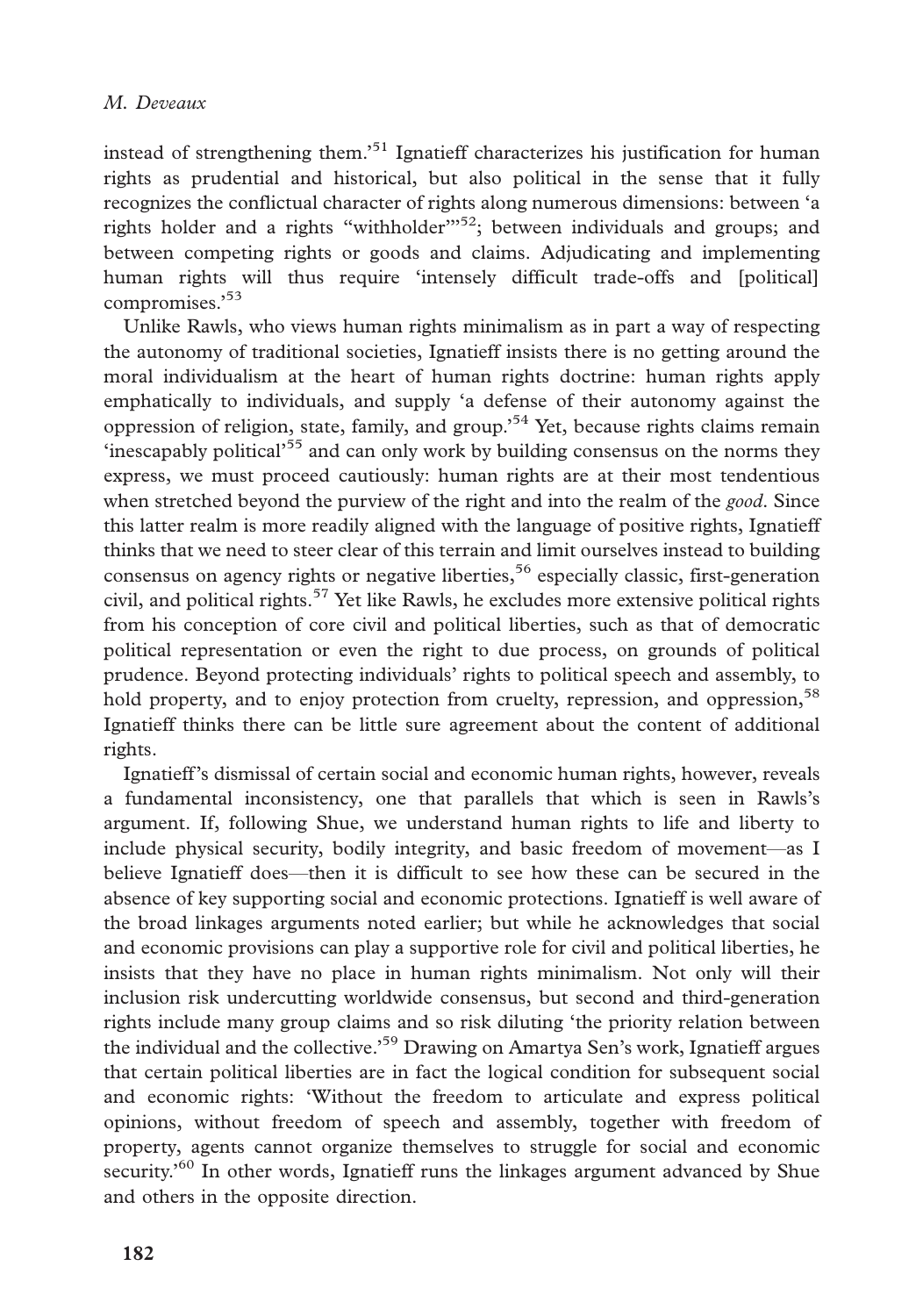As the example of sexual and gender-based violence illustrates, however, threats to physical security and basic personal liberty cannot readily be detached from the structural conditions that make subordinated groups especially vulnerable to these harms. Particularly in deeply unequal societies, persons who lack rights and opportunities relating to housing, adequate food, basic education, work; rights in matters of personal and family law; and legal protections against group-based (e.g. sexual and gender based) discrimination all run a higher risk of all forms of physical violence and may face daily restrictions on their civil liberties. To redress these deep structural inequalities requires concrete, positive, institutional, and political commitments. As women's human rights advocates have long argued, reducing women's vulnerability to violence requires that governments take steps to protect female citizens from a variety of forms of physical harm, as well as eradicating sexual discrimination in matters of family and personal law, and ensuring access to social services and economic opportunities.<sup>61</sup> Thus, were we to accept Ignatieff's assertion that states honor their human rights obligations chiefly by refraining from violating their citizens' agency rights or by preventing others (in civil society or the family) from doing so, we would still need to consider ways to alter social structures that conduce to domestic violence, including introducing policies and rights that may help to curtail it.

Although Ignatieff's list of core rights is even more minimalist than that of Rawls, its emphasis on protecting the liberties of *individuals*—especially in the face of incursions by family and community—would in principle allow a more expansive view of what civil and political rights comprise. This is a strong suit of Ignatieff's argument. For example, it should be possible to identify hate crimes against sexual minorities as genuine human rights violations from within his view, as well as, say, rape as a crime of war. But where women's rights are concerned, Ignatieff noticeably equivocates. He is no apologist for theocracies or their nationalist cognates—he remarks at one point that 'democracy without constitutionalism is simply ethnic majority tyranny<sup>62</sup>—but his argument has built-in limitations with respect to the kinds of harms it can recognize as human rights violations. This is in part because of the way he sharply demarcates—and privileges—civil and political rights over social and economic rights, and insists that only a select few of the former can command wide consensus. It is also a consequence of the (related) dichotomy between public and private spheres that his approach, like Rawls', presupposes. Thus, while Ignatieff's view can encompass rape as a tool of war as a rights violation, it cannot readily count domestic violence or sexual assault as similar violations, even where the state is negligent in protecting citizens from these harms. If human rights are subject to a strong criterion of consensus (and consent), as he suggests, then only the most egregious crimes in the social and private spheres will count, such as murder; mere subordination in the private realm does not warrant the label of human rights violation: 'If. . .religious groups determine that women should occupy a subordinate place within the rituals of the group, and this place is accepted by the women in question, there is no warrant to intervene on the grounds that human rights considerations of equality have been violated.<sup>'63</sup>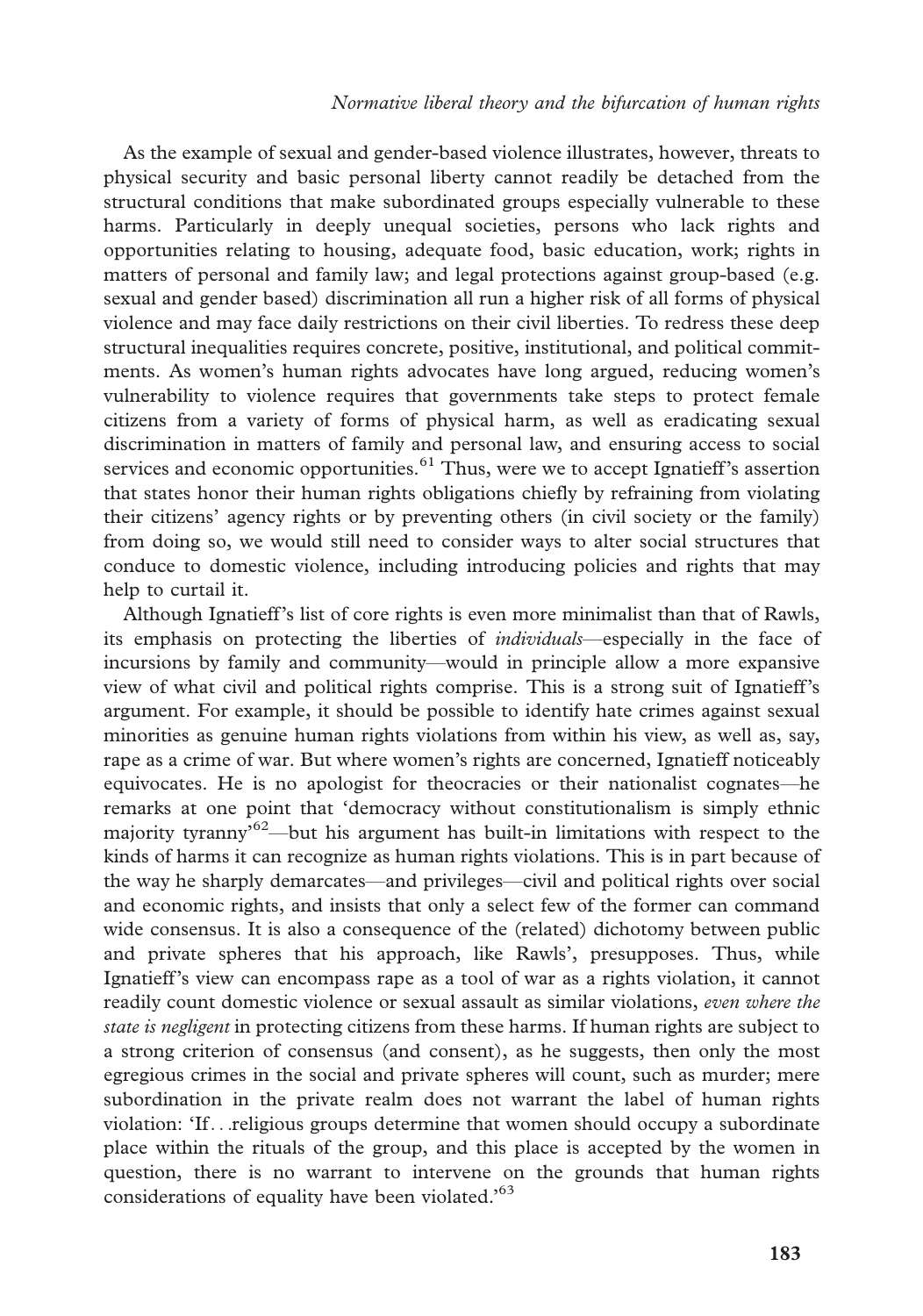As this passage suggests, Ignatieff, like Rawls views social and cultural arrangements and practices as beyond the proper purview of international law and human rights doctrine. Given his emphasis on protecting human agency not only against states but also against society and the family, this seems a curious position to take. But he believes that human rights can be disaggregated, and also holds fast to the distinction between negative and positive liberty (and their corollary classes of rights). Seeking to limit our definition of human rights violations to the kinds of extreme harms that are recognized as such by the entire international community, non-liberal states included, Ignatieff is thus unlikely to count normalized gender violence as a human right violation. Rights are not trumps, he says; they only work if there is political consensus about the importance of the thing being protected or about an unspeakable harm.<sup>64</sup> But Ignatieff's reasoning is faulty on a number of levels. The claim that a more expansive view of human rights risks derailing political consensus is uncertain, at best. The conviction in the indivisibility of rights, and the rejection of the public/private dichotomy within human rights doctrine, are by now very well established principles within international law; if anything, the proposal to recant these developments would engender much opposition.<sup>65</sup> Moreover, social and economic rights need not be defined so expansively as to invite endless controversy. Rather, as Charles Beitz suggests, something like the human right to an adequate standard of living (Article 25 of the UDHR) merely says that states have a duty to secure their citizens' right to subsistence, and that where they cannot or will not do so, they cannot object on grounds of sovereignty to the attempts of outsiders to assist.<sup>66</sup> Most importantly, however, Ignatieff's insistence that human rights be reserved for entitlements and protections that *already* enjoy universal acceptance denies the historical and evolving character of human rights doctrines, and the steady expansion of our understanding of what constitutes unacceptable harms. Because Ignatieff is concerned to limit coercive intervention to defend human intervention to only the most 'strictly defined cases of necessity—where human life is at risk, $\cdot^{67}$  he sets the bar for human rights abuses quite high. In a passage discussing the issue of women's status in non-liberal societies, he writes, 'What may be an abuse of human rights to a human rights activist may not be seen as such by those whom human rights activists construe to be victims. This is why consent ought to be the defining constraint of human rights interventions in all areas where human life itself or gross and irreparable harm is not at stake.'68 This view puts Ignatieff in the unenviable position of opposing the (unanimously approved) UN General Assembly's 1993 Declaration on the Elimination of Violence Against Women. In the short twenty years since the idea of women's rights as human rights began to take a foothold, the idea that gender-based violence constitutes a human rights violation has gained wide acceptance among governments and transnational institutions, gradually emerging as a strategic priority for UN and non-governmental agencies concerned with women's empowerment and development, as well as social stability and justice more generally.

Ignatieff does not suggest we try to enlarge our view of what constitutes cruelty or unacceptable violations of a person's agency in the face of controversy over human rights; instead, he retreats to safer ground, generally illustrating his claims with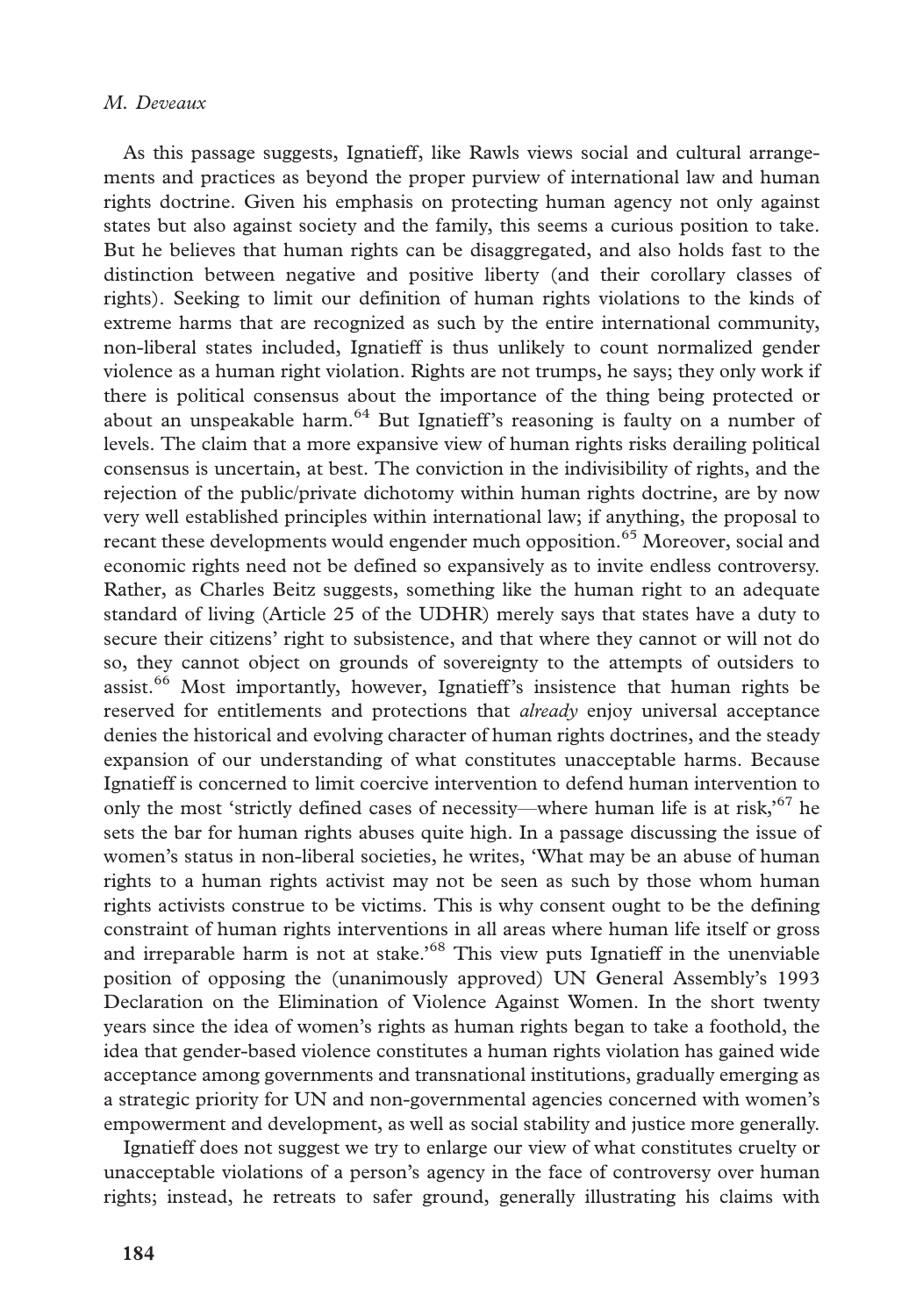references to harms perpetrated by the state, such as false imprisonment and torture, suppression of freedom of conscience and speech. But were Ignatieff to consider other roles for human rights besides that of justifying coercive foreign intervention, he might be able to accept a more expansive conception of rights. As Beitz has argued in connection with Rawls' similarly restrictive view of the function of human rights:

Unless one intends to replace the conventional conception of human rights with a technical idea or reforming definition, one must recognize that human rights serve not only as minimum conditions for international recognition, but also, as the [UDHR's] preamble puts it, 'as a common standard of achievement' for the guidance of 'every individual and organ of society.' Human rights function as standards of conduct for governments and in the policies of various international institutions and development agencies, as shared goals of political reform among international nongovernmental organizations (the elements of an emergent global civil society), and as focal points for domestic social movements in nondemocratic societies.<sup>69</sup>

Ignatieff eschews this broader role for human rights because he believes they encourage a view of human rights as mere aspirations, rather than as justiciable liberties. Rights may be political and conflictual, but they should still entail specific duties on the part of appropriate agents. His concern is echoed by other liberal (especially Kantian) thinkers who raise similar objections to human rights proliferation. O'Neill, for example, worries that we now invoke the language of human rights in instances where it is not clear who or what is rightly charged with protecting persons against violations, or with supplying the particular good (like food or housing) to which someone claims a right. Like Ignatieff, she thinks that the promiscuous use of human rights language detached from specific duties or dutybearers simply devalues rights. Nor should we shift gears and simply treat newer human rights—especially claims for social and economic goods—as merely aspirational, for to do so would be to break the crucial link between rights and obligations.70

The view that human rights proper must include not only a rights claims but also reasonably clear obligations and duty-bearers will obviously tend to throw cold water on emerging rights, such as number of social and economic rights; not surprisingly, the notion that there is a human right to be free from hunger and poverty is often greeted with tremendous skepticism (especially by neo-Kantians) because it is not terribly clear whose duty it is to fulfill these rights, particularly in a globalized economy. Related to the issue of whether duties to fulfill positive social and economic rights can be credibly assigned to particular agents is the problem of capacity: even if we *wanted* to lay the obligation to prevent hunger at the feet of, say, the government of Burkina Faso, might the fact that the country is landlocked, without natural resources, suffering from drought and deforestation, and burdened by heavy international debt, count against this duty? These are formidable challenges to social and economic rights generally, although it is worth noting that there is a growing body of international law that treats social rights to health and housing, in particular, as justiciable.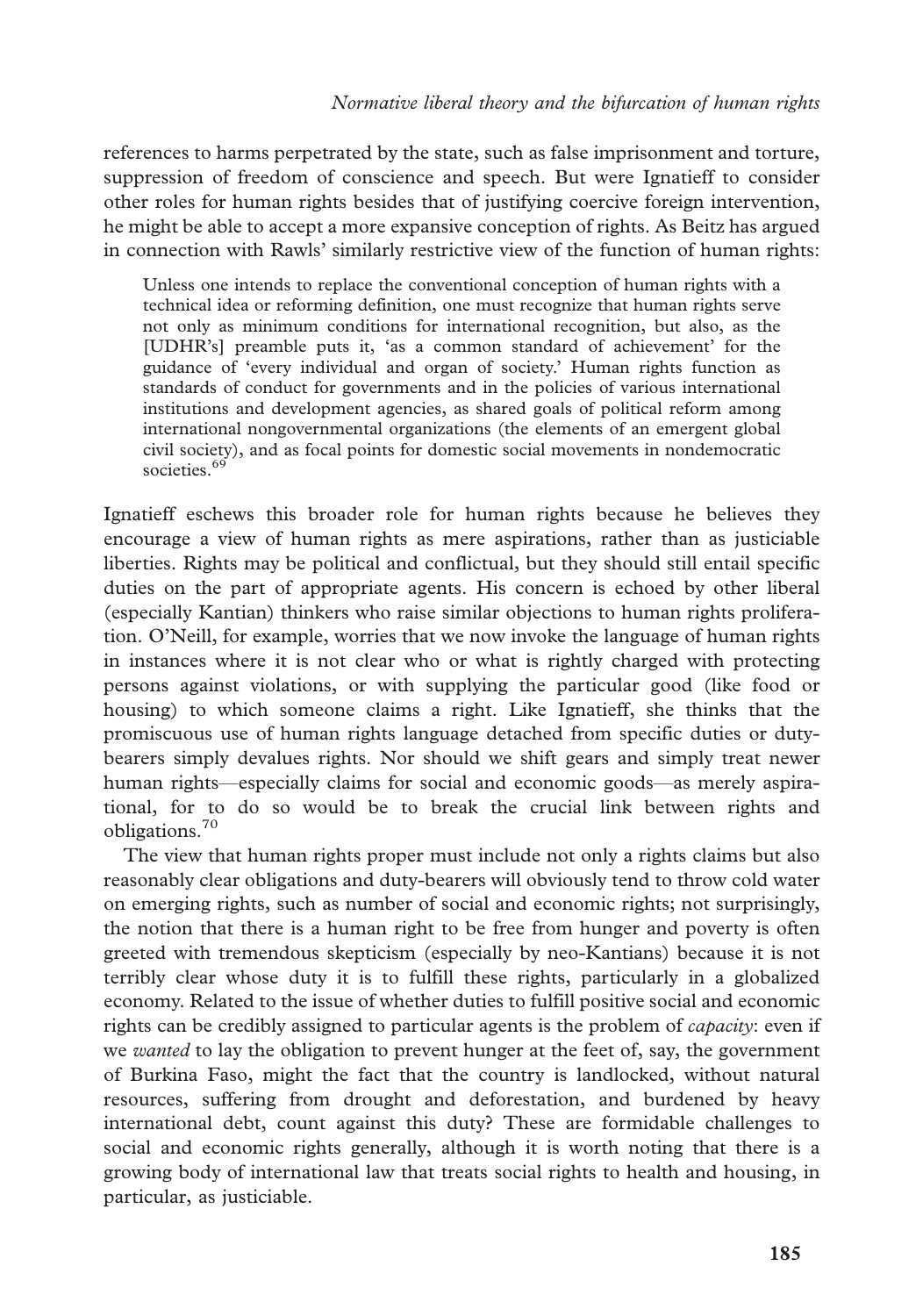These concerns about assigning finite obligations are less pertinent, however, to the recognition of such 'new' human rights as violence against women, sexual minorities, and denigrated social castes. This is because assigning precise duties to protect vulnerable persons from physical harm is, on one level, unproblematic: states can introduce national legislation that criminalizes sexual and gender-based violence, and establish infrastructure to support victims. Where the issues of duty-bearers and concrete obligations pose greater difficulties is in the murkier realm of discriminatory and inegalitarian social, cultural, and economic arrangements and practices that compound the vulnerability of individuals to physical violence for the reasons sketched earlier, and which may also curtail their civil liberties. Finding ways to apply existing human rights law (especially that governing social and cultural areas of life) to redress gender inequalities without undermining legitimate forms of communal self-determination, or women's own efforts at empowerment, is of course an enormous challenge, and well beyond the scope of this article.<sup>71</sup> But these concerns should not forestall the nearer goal of making good on human rights to life (including physical security), and basic liberty by addressing the social and economic protections that are partly constitutive of these rights.

# **CONCLUSION**

Recognition of newer human rights, such as the right to freedom from sexual and gender-based violence, challenges the conventional (but now widely criticized) assumption that human rights 'proper' are only intended to protect against harms that occur in the public realm at the hands of state actors, such as false imprisonment, torture, and ethnic genocide. Human rights minimalism remains tied to this more traditional view, and as such, fails to acknowledge a range of violations to physical security—and so, to core human rights of life and liberty—that can befall individuals in the private and social realms. Could Ignatieff's and Rawls's versions of human rights minimalism conceivably be enlarged to encompass 'new' civil harms as bona fide rights violations? I believe that to do so would derail their arguments for minimalism. To count gender-based violence (for example) as a human rights violation is to assert that individuals have claims not only against the state, but also against fellow citizens or entities in civil society who may be deemed rights violators. Once this is acknowledged, the social and cultural arrangements of states (or groups) are no longer beyond the purview of core human rights, as both Ignatieff and Rawls insist. Moreover, as I have argued, the right to protection against sexual and gender-based violence cannot be remedied without addressing intersecting social and economic rights and protections, which both thinkers reject as too controversial, or too determinate, to serve as norms for international relations. Rawls and Ignatieff are therefore thrown onto the horns of a dilemma: if they reject efforts to expand civil and political human rights conceptions to include violations against the civil liberties and physical security of, for example, women and sexual minorities, they risk charges of inconsistency and even moral arbitrariness; yet if they acknowl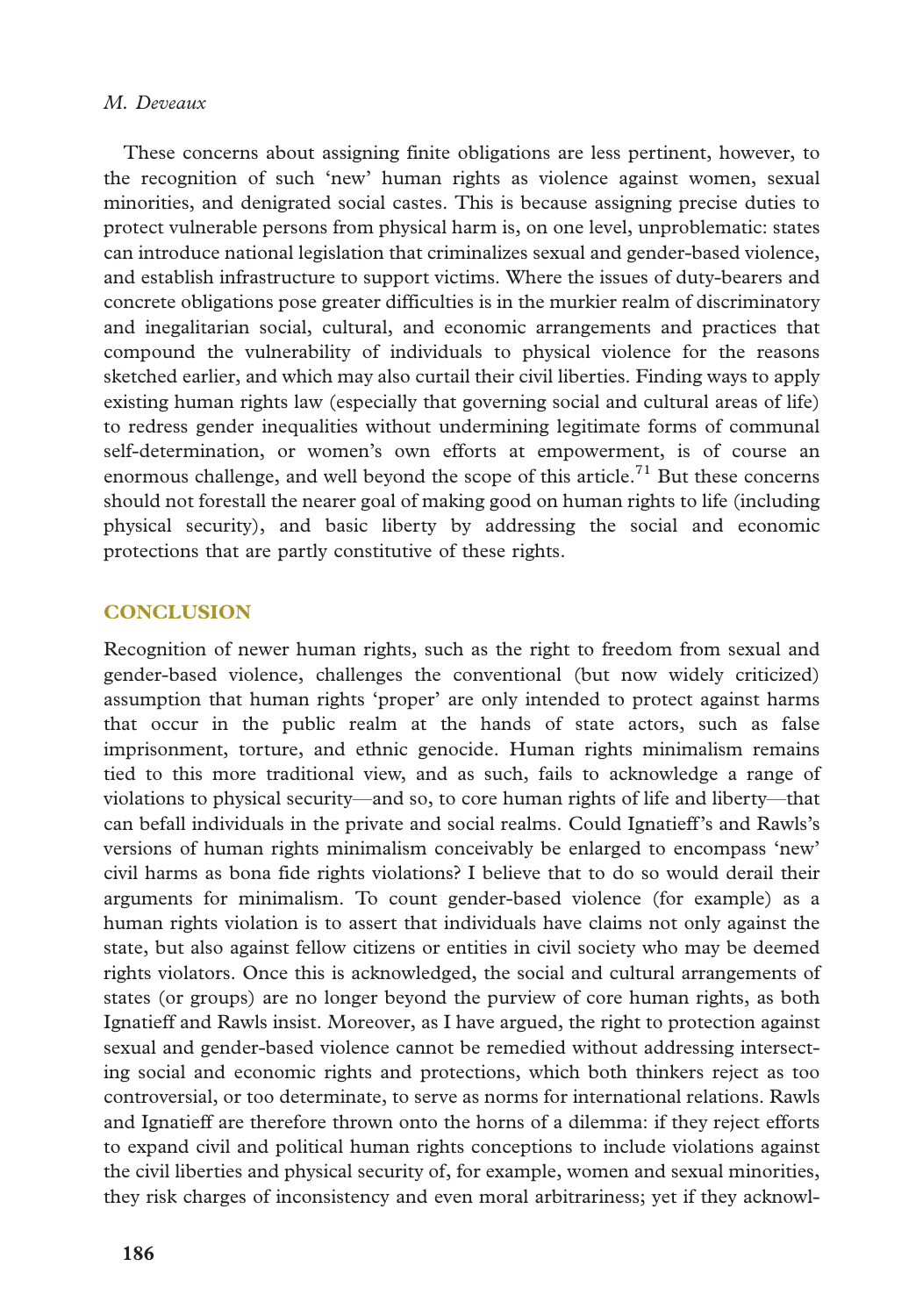edge these as human rights violations, they must then take seriously the social and economic conditions and corresponding rights that directly redress these. I argue that they ought to do the latter, in which case the (liberal) case for human rights minimalism—whether defended on grounds of respect for pluralism or else political prudence-unravels.

This is not to deny that the underlying concerns expressed by proponents of human rights minimalism—concerns about respecting the self-determination of societies, political pluralism, and worries the inflation of rights discourse—are reasonable ones. How might normative political philosophers better respond to these challenges? Rather than retreating to a position of minimalism, scholars concerned about the devaluation of the currency of human rights in international law might do well to shift their focus to the wide range of dynamic purposes which human rights now serve in legal and political life, by turns reflecting and influencing the expansion and evolution of rights doctrine.<sup>72</sup> They might also take their cue from human rights organizations like Human Rights Watch and Amnesty International, which for many years struggled with the question of whether to expand their conception of human rights to include such social and economic rights, as well as 'new' civil rights violations such as violence against women and LGBT (lesbian, gay, bisexual, and transgender) persons, and disability rights. These groups eventually decided it was inconsistent to exclude these emergent rights and rights holders<sup>73</sup>in part because many serious harms entail simultaneous violations of civil liberties and basic social and economic entitlements or opportunities, or else are made possible by the latter. Human trafficking for the purposes of forced prostitution or slavery, for example, is clearly a violation of civil rights, but it depends upon an environment of poverty, lack of opportunity, and gendered subordination in areas of social, legal, and economic life (many instances of trafficking in girls particularly in parts of Asia result from forced marriages that amount to sexual slavery). To understand these complex and intersecting kinds of harms as rights violations will also require that philosophers follow the lead of human (especially women's) rights activists in rejecting the dichotomy between public versus private harms, and in accepting that non-state actors do indeed violate rights. As women's human rights activists, labor rights proponents, and more recently advocates of LGBT and disability rights have argued, the public/private divide obscures many serious violations that either straddle these spheres or which are played out mainly in the private sphere.

My discussion also suggests that we should not be so quick to assume that precise obligations and duty-bearers cannot be identified where 'new' human rights, especially social and economic rights, are concerned. In the case of newly identified civil rights violations, there have been significant recent developments in international law. It is more difficult, but by no means impossible, to assign responsibilities for meeting social and economic human rights, but some recent instructive examples include efforts by activists pressing for domestic economic policy reforms in Bolivia, Costa Rica, and Mexico, using international social and economic human rights law to contest the terms of international structural adjustment plans. In India, activist judges have used human rights approaches to press for anti-poverty legislation and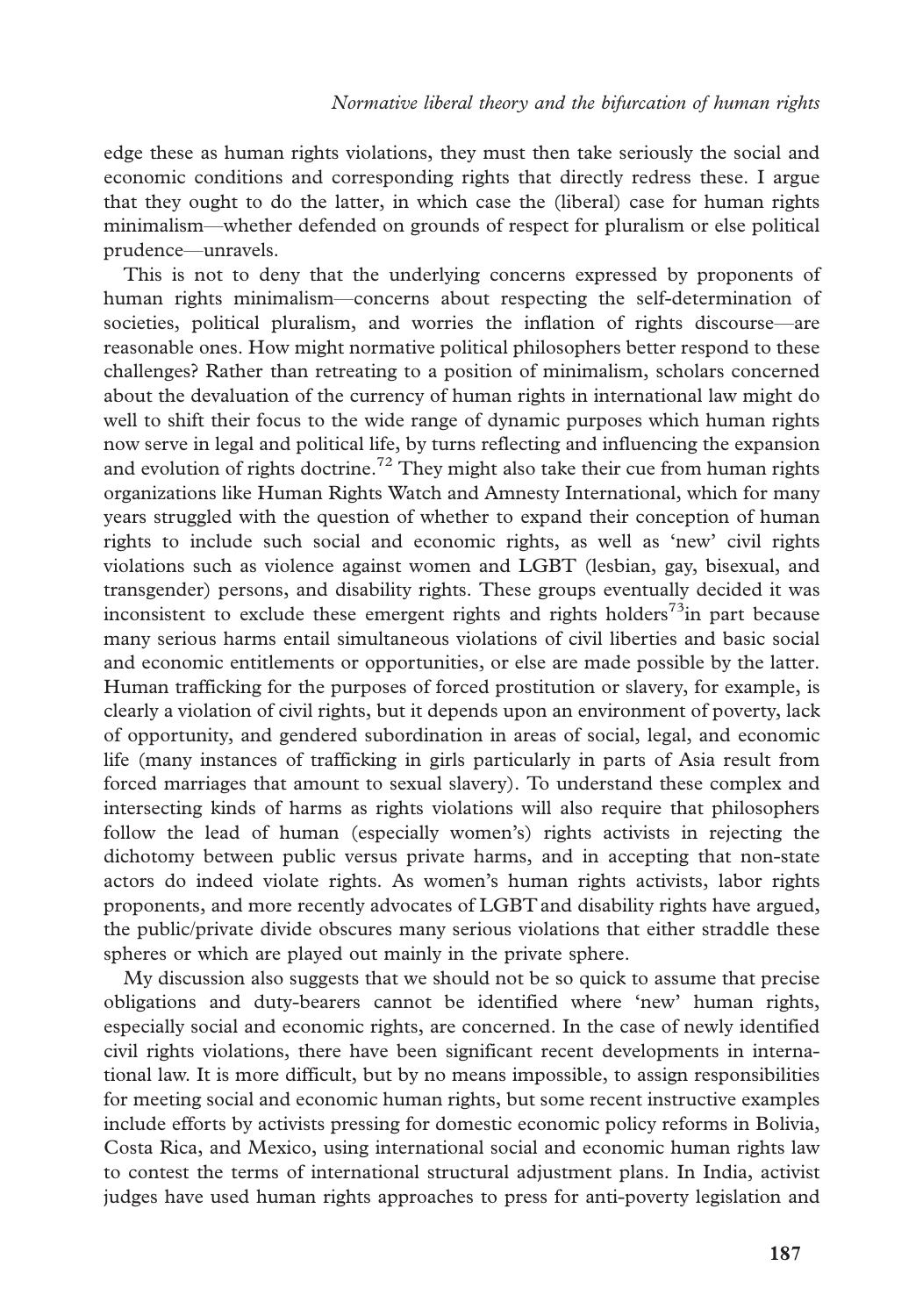programs. And in a landmark case in South Africa in 2000, the Constitutional Court cited social and economic human rights in judging that the government has a legal obligation to provide adequate housing for citizens in living in 'crisis situations' (informal housing or townships).<sup>74</sup>

What Ignatieff calls 'rights inflation' is perhaps better viewed as the evolution of human rights doctrine to encompass hitherto unacknowledged harms, particularly those that do not conform to traditional rights classifications but rather entail intersecting civil, social, and economic rights violations. Taking these injuries seriously requires that we eschew human rights minimalism, therefore, because neither the harms themselves nor their remedies can be conceived without attending to a host of interlocking social and economic arrangements. And while liberal thinkers are right to warn against viewing human rights as merely aspirational, without any attempt to assign specific obligations, it is also true that the value of human rights does not depend strictly on whether they are immediately justiciable. Human rights minimalism as advanced by Rawls and Ignatieff recognizes the political and contingent character of human rights, but crucially overlooks its dynamic and constitutive quality: its capacity not just to reflect but to animate efforts to change our views of how human beings ought to be treated.

# **NOTES**

- 1. Michael Ignatieff, *Human Rights as Politics and Idolatry* (Princeton, NJ: Princeton University Press, 2001).
- 2. John Rawls, *The Law of Peoples* (Cambridge, MA: Harvard University Press, 2002 [1999]), 79.
- 3. The Vienna Declaration (1996) states that 'all human rights are universal, indivisible and inter-dependent and interrelated.'
- 4. Michael Ignatieff, Human Rights, 90.
- 5. Joshua Cohen, 'Minimalism about Human Rights: The Most We can Hope for?', The Journal of Political Philosophy 12, no. 2 (2004): 190-213, at 192.
- 6. See Henry Shue, Basic Rights: Subsistence, Affluence, and U.S. Foreign Policy (Princeton, NJ: Princeton University Press, 1996 (1980); and James Nickel, 'A Defense of Welfare Rights as Human Rights', in Contemporary Debates in Political Philosophy, ed. Thomas Christiano and John Christman (Oxford: Wiley-Blackwell, 2009), 437-455 as well as James Nickel, 'Rethinking Indivisibility: Towards a Theory of Supporting Relations Between Human Rights', Human Rights Quarterly 30 (2008): 984-1001.
- 7. See Martha Nussbaum, Women and Human Development (Cambridge: Cambridge University Press, 2000); Amartya Sen, Development as Freedom (New York: Anchor Books, 2000); and Amartya Sen, 'Elements of a Theory of Human Rights', Philosophy and Public Affairs 32, no.  $4(2004): 315 - 56.$
- 8. See for example the excellent volume by Clifford Bob, ed., The International Struggle for New Human Rights (Philadelphia, PA: University of Pennsylvania Press, 2009).
- 9. See aforementioned article by Joshua Cohen; Martha Nussbaum, 'Women and the Law of Peoples', Politics, Philosophy and Economics 1, no. 3 (2002): 283-306; and Seyla Benhabib, 'Is there a Human Right to Democracy? Beyond Interventionism and Indifference' (Kansas: Lindley Lecture, University of Kansas Press, 2007).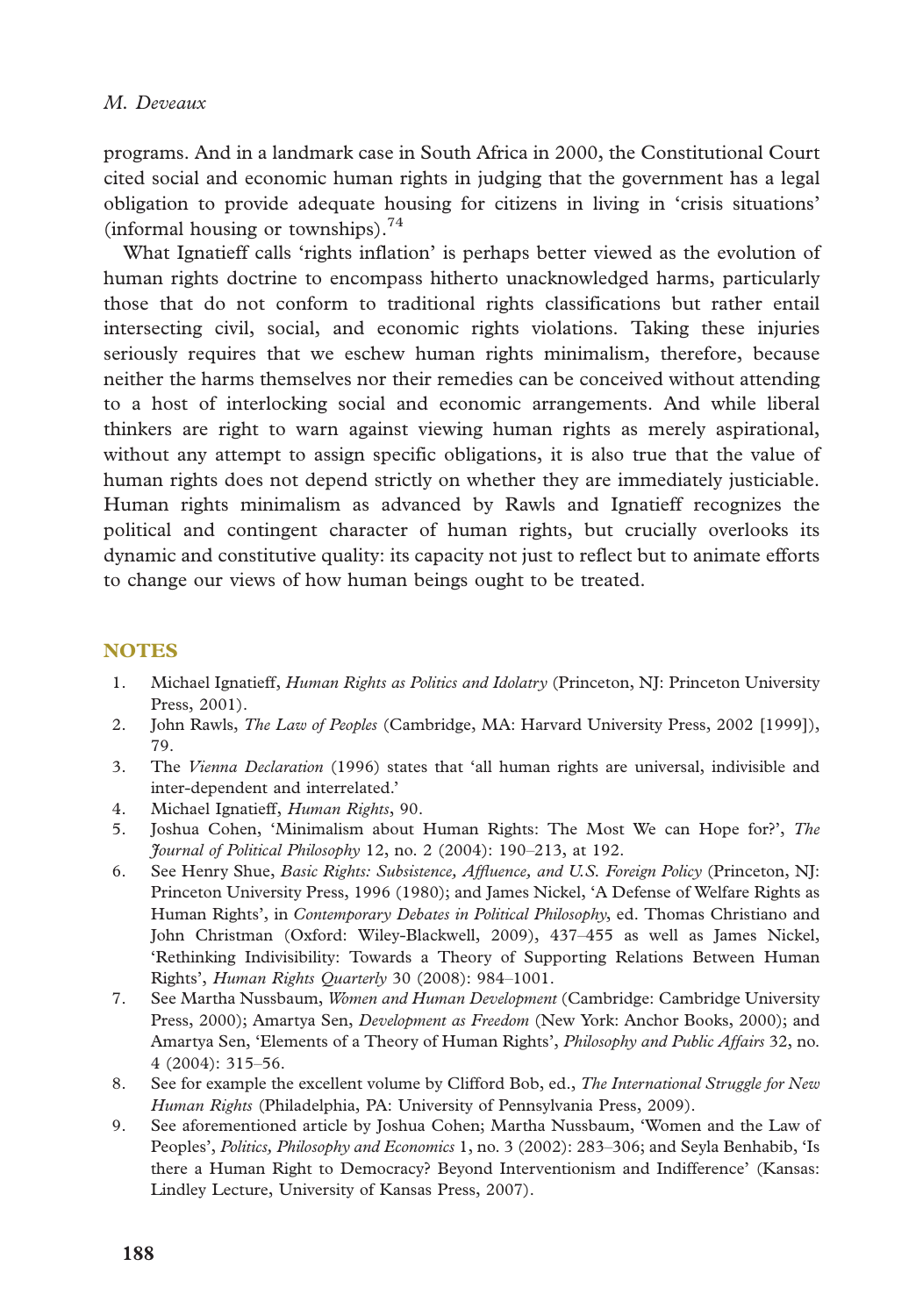- 10. Although the question of fuller democratic freedoms with which critics of human rights minimalism are concerned does indeed intersect with the issue of social and economic rights, I will address this challenge only indirectly, insofar as particular social rights may presuppose a background condition of democratic legal equality.
- 11. My claim parallels the claim by proponents of 'linkages' arguments that classic civil and political rights similarly require positive steps on the part of governments, to meet the right in question; James Nickel illustrates this using the example of rights of due process, in 'A Defense of Welfare Rights', 454.
- 12. John Rawls uses 'peoples' rather than states in part to signal his challenge to state sovereignty in matters of international ethics, but also because he considers societies or peoples to have a moral character that states lack. See John Rawls, The Law of Peoples, esp. 25-7.
- 13. Ibid., 54–5.
- 14. Ibid., 123.
- 15. Ibid., 81.
- 16. Ibid., 54-5.
- 17. Ibid., 35.
- 18. Ibid., 37.
- 19. Ibid., 121.
- 20. Ibid., 122.
- 21. Ibid., 121.
- 22. Kenneth Baynes, 'Discourse Ethics and the Political Conception of Human Rights', *Ethics* and Global Politics 2, no. 1 (2009): 1.
- 23. John Rawls, The Law of Peoples, 64.
- 24. Ibid., 81.
- 25. Ibid., 65.
- 26. Ibid., 66, 71.
- 27. Ibid., 72.
- 28. Ibid., 65-6.
- 29. Ibid., 71.
- 30. See for example, Seyla Benhabib, 'Is there a Human Right to Democracy?'
- 31. John Rawls, The Law of Peoples, 65.
- 32. Henry Shue, Basic Rights, 21.
- 33. Sally Engle Merry, Gender Violence: A Cultural Perspective (Oxford: Wiley-Blackwell, 2009), 85.
- 34. John Rawls, The Law of Peoples, 66.
- 35. Ibid., 77-8.
- 36. Ibid., 75, 110.
- 37. Martha Nussbaum, 'Women and the Law of Peoples'.
- 38. Jon Boone, '''Worse than the Taliban'': New Law Rolls Back Rights for Afghan Women', The Guardian (online), March 31, 2009. http://www.guardian.co.uk/world/2009/mar/31/hamidkarzai-afghanistan-law
- 39. It will be difficult to square the Shia family code with the constitution, and certain law violates various international human rights instruments to which Afghanistan is party.
- 40. Sally Engle Merry, Gender Violence, 89 and 93.
- 41. Charles Beitz has argued that while Rawls himself is quite vague about what is entailed by the right of subsistence, his theory could at least logically support a human right to an adequate standard of living. Charles Beitz, 'Human Rights and the Law of Peoples', in The Ethics of Assistance: Morality and the Distant Needy, ed. Deen Chatterjee (Cambridge: Cambridge University Pess, 2005), 206, 210.
- 42. As Kok-Chor Tan has noted, Rawls is inconsistent insofar as in the domestic case he does not require toleration of—indeed probably cannot allow—'non-liberal politics,' since this would undermine certain individuals' access to basic justice. Kok-Chor Tan, 'Liberal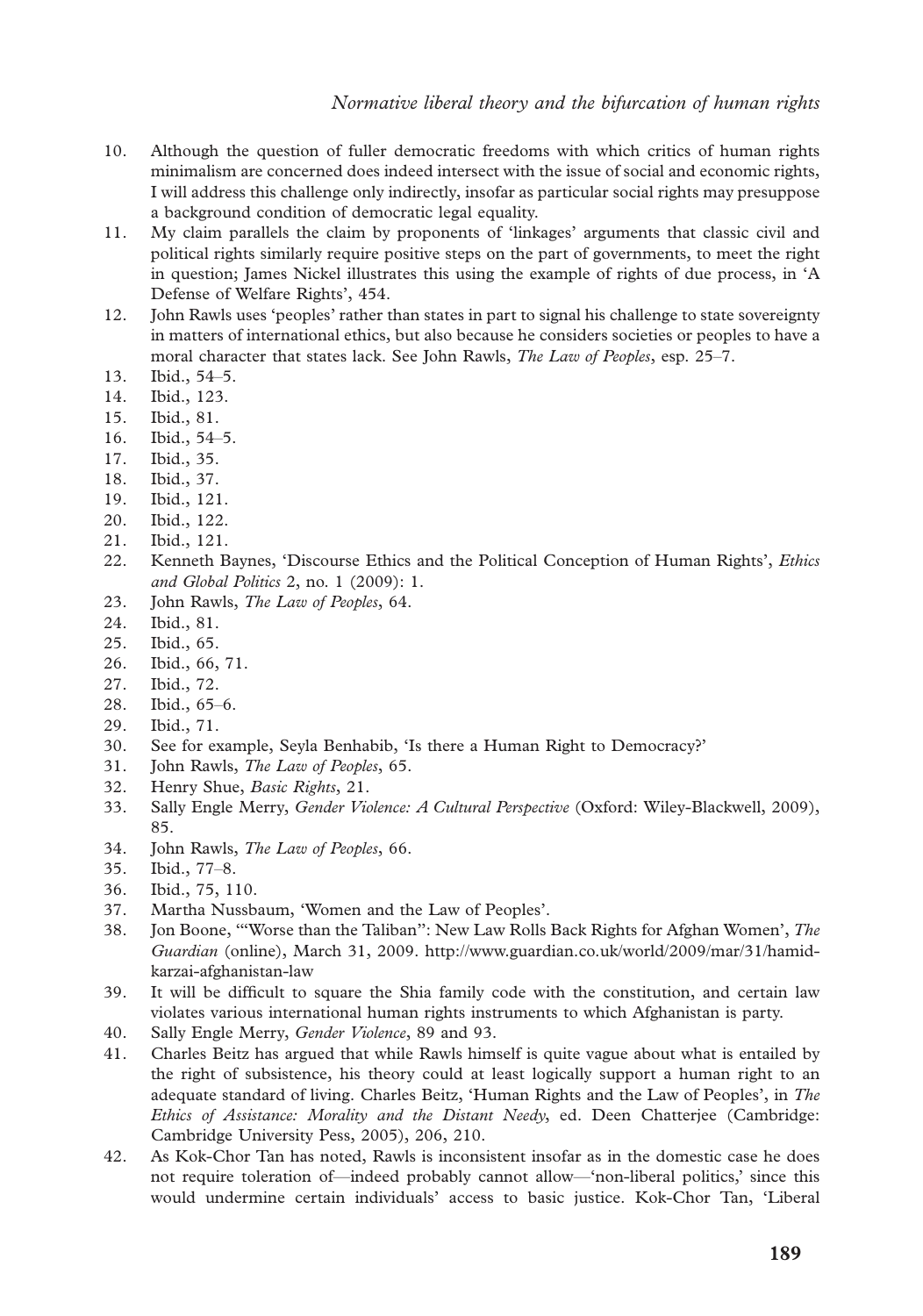Toleration in Rawls's Law of Peoples', *Ethics* 108 (1998): 276–95, at 284. See also Kok-Chor Tan, Toleration, Diversity, and Global Justice (University Park, PA: Pennsylvania State University Press, 2000).

- 43. Martha Nussbaum, 'Women and the Law of Peoples', 293-4.
- 44. The privileged status accorded to societies or peoples over individuals in matters of political rights has drawn strong criticism from Nussbaum, who charges that this move is inconsistent with Rawls's domestic theory of justice (which accords priority to individuals, not groups). See Martha Nussbaum, 'Women and the Law of Peoples'; and Martha Nussbaum, Frontiers of Justice: Disability, Nationality, and Species Membership (Cambridge, MA: Harvard University Press,  $2006$ ),  $252-5$ . Benhabib also suggests that Rawls's theory lacks the right to self-government, since the Law of Peoples does not require that societies grant its members democratic political rights; without genuine self-government rights, the justification for divergent human rights doctrines, and practices across states collapses. See Seyla Benhabib, 'Is there a Human Right to Democracy?', 15.
- 45. Stephen Macedo, 'The Law of Peoples: What Self-Governing Peoples Owe to One Another: Universalism, Diversity and the Law of Peoples', *Fordham Law Review* 72 (2004): 1721–38, at 1735-6.
- 46. In response to the 'democratic challenge' to his argument, Rawls writes, 'some writers maintain that full democratic and liberal rights are necessary to prevent violations of human rights. This is stated as an empirical fact supported by historical experience. I do not argue against this contention, and indeed it may be true. But my remarks about a decent hierarchical society are conceptual. I ask, that is, whether we can imagine such society; and, should it exist, whether we would judge that it should be tolerated politically.' Law of Peoples, 75, ff 16. It is possible that Rawls would similarly insist on the hypothetical possibility of a society that denies some citizens' social rights, yet still respects their core human rights, but for reasons that I have outlined, I deny that such a possibility exists.
- 47. Onora O'Neill, 'Justice, Gender and International Boundaries', in Bounds of Justice (Cambridge, UK: Cambridge University Press, 2000), 163.
- 48. See Kok-Chor Tan, 'Liberal Toleration'.
- 49. Michael Ignatieff, Human Rights as Politics and Idolatry, 54.
- 50. Ibid., 75.
- 51. Ibid., 54.
- 52. Ibid., 67.
- 53. Ibid., 84.
- 54. Ibid., 83. Ignatieff acknowledges the importance of some collective or group rights, such as language rights, but insists that these ultimately derive from the protection they offer individuals. Ibid.,  $67-8$ .
- 55. Ibid., 67.
- 56. Ibid., 66-8.
- 57. Ibid., 89.
- 58. Ibid., 89-90.
- 59. Ibid., 89.
- 60. Ibid., 90.
- 61. In addition to the international human rights instruments and organizations that defend women's rights as human rights, there is a growing scholarly literature dedicated to this effort: some examples include Patricia Grimshaw, Katie Holmes, and Marilyn Lake, eds., Women's Rights and Human Rights: International and Historical Perspectives (Basingstoke, UK: Palgrave, 2001); Radhika Coomaraswamy, 'Reinventing International Law: Women's Rights as Human Rights in the International Community', in Debating Human Rights, ed. Peter Van Ness (London: Routledge, 1999), 167-83; Elisabeth Friedman, 'Women's Human Rights: The Emergence of a Movement', 18–35 and Charlotte Bunch, 'Transforming Human Rights from a Feminist Perspective', 11-7 both in Women's Rights, Human Rights: